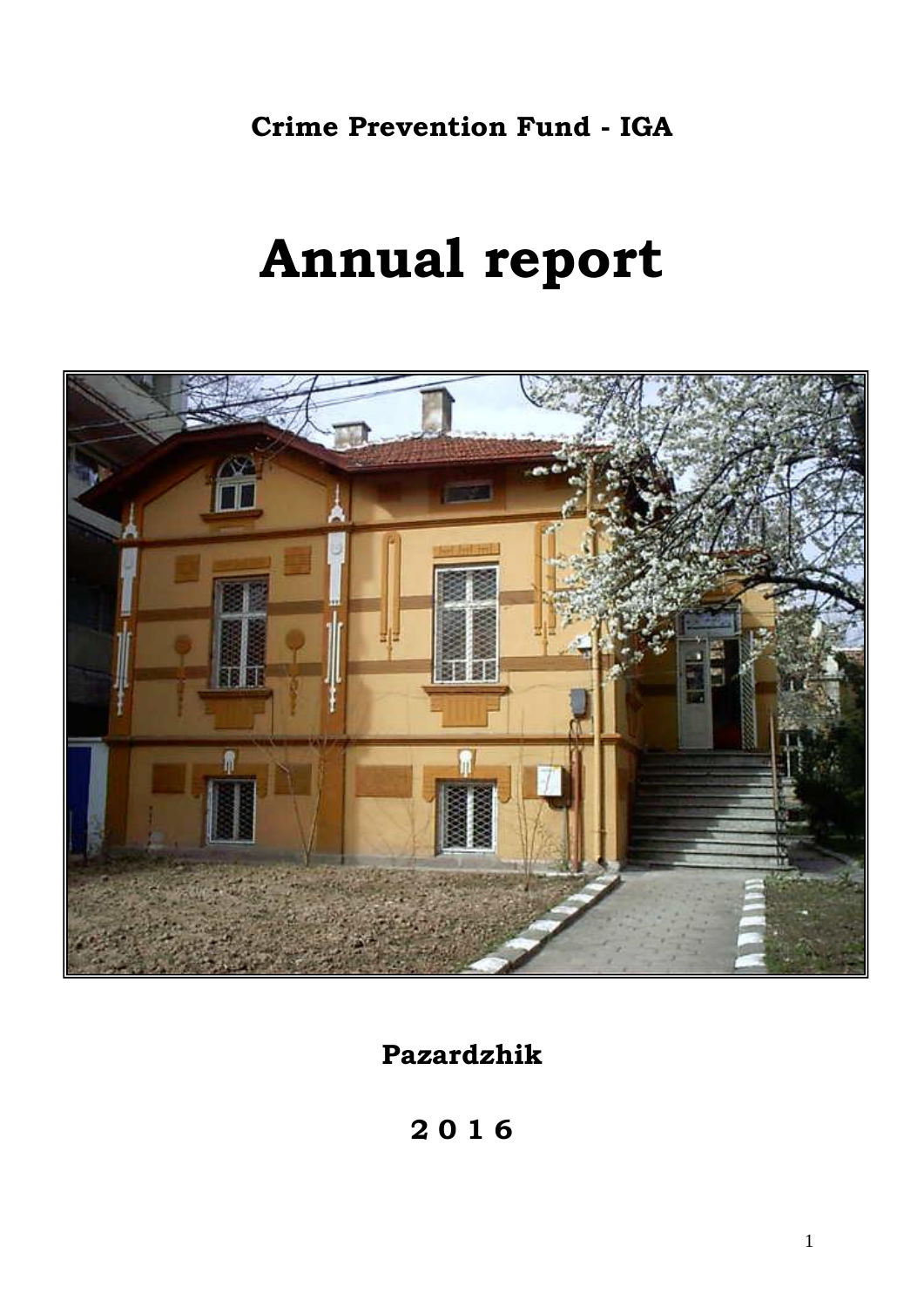# *Contents:*

- *І. About us*
- *ІІ. Overview of the achievements during the year*
- *ІII. Delivery of social services*
- *IV. Delivery of healthcare services*
- *V. Implemented projects*
- *VI. Publications and information materials*
- *VІI. Civic engagement and partnerships*
- *VІІI. Donors*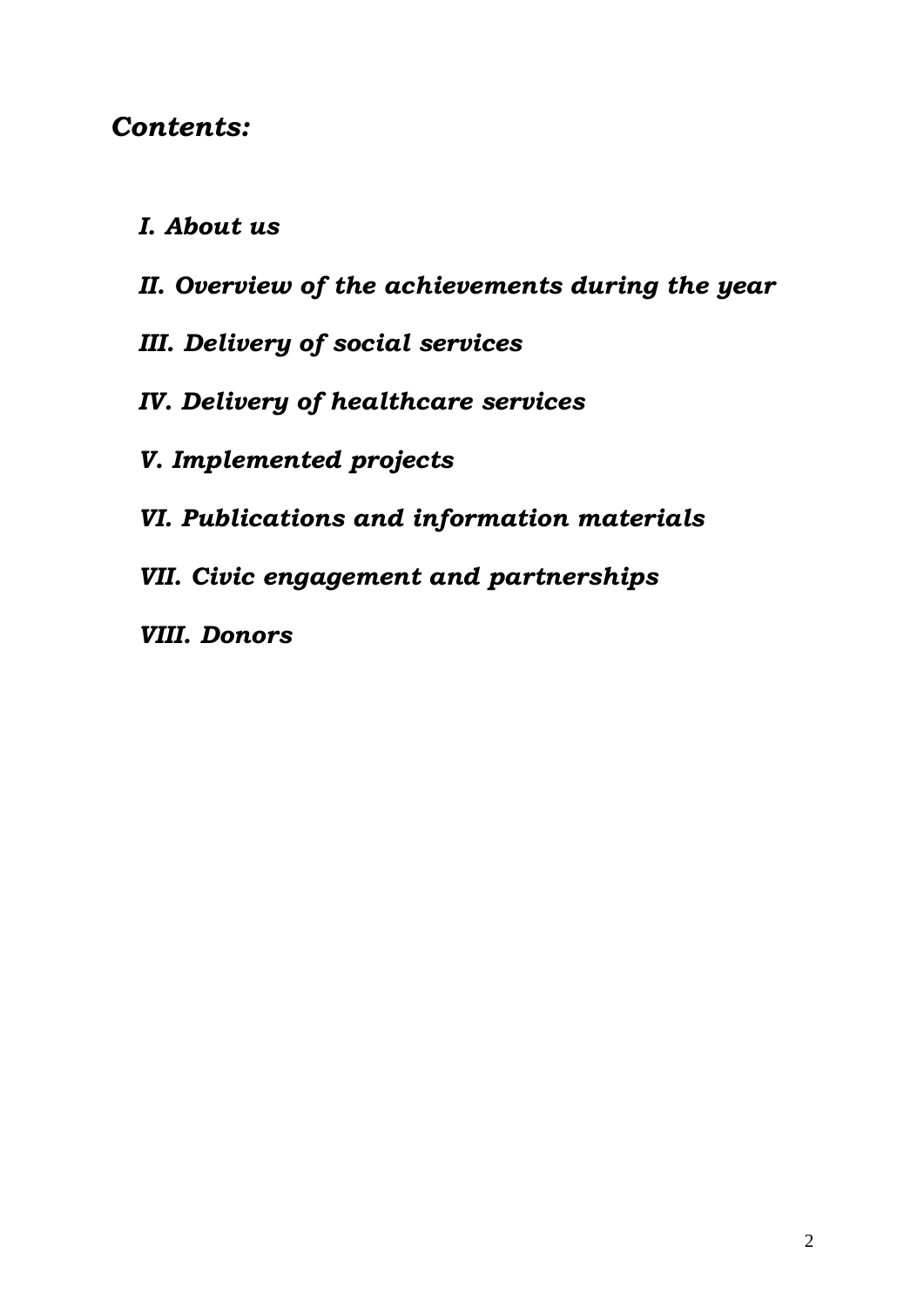# **І. About us**

**Crime Prevention Fund - IGA** is an independent professional organization that initiates civic activity and works to reduce crime and social exclusion.

Founded in 1998 in Pazardzhik as a non-profit foundation, the organization pursues the following goals:

- Reducing recidivism and crime rate in the country through active reintegration of offenders in society;

- Preventing children and young people from getting in conflict with law and being socially excluded through primary prevention and active engagement with people at risk;

- Assisting victims of crime, including violence and trafficking, during the process of overcoming the traumas and eliminating the risk of repeated victimization;

- Working with different social structures - families, groups, communities, and networks to build capacity for managing and solving conflicts and better social integration;

- Building sustainable and effective partnerships with relevant institutions and organizations, increasing their capacity, and improving their policies and practices;

- Developing its own capacity, expertise, technical and financial potential, thus preserving and developing its image of serious and reliable partner at local, national, and international level.

Fund - IGA has gained significant experience in adapting international models at regional and national level, in developing local, national, and international partnerships, as well as in its work with institutions.

The expertise of the Fund is represented by **a number of awards**, such as:

- International Award "Probation 2004" in the category "Pioneer Organization", handed by Her Loyal Highness Princess Anne on 29.01.2004;

-First prize in the field of freedom of information at competition organized by "Access to Information Programme", 2004;

-Award by Sofia Municipality "For the implementation of an efficient model for interinstitutional cooperation in the execution of European projects in partnership with Sofia Municipality", 2007;

- Annual international "European Crime Prevention Award 2010" by the European



Crime Prevention Network (EUCPN) for the establishment of the first specialized centre for social rehabilitation and integration of children with antisocial behaviour in Plovdiv in 2010;

- Grand Award by the National Alliance for Social Responsibility – representative of EASPD for Bulgaria, "For outstanding contribution to the social development in Bulgaria",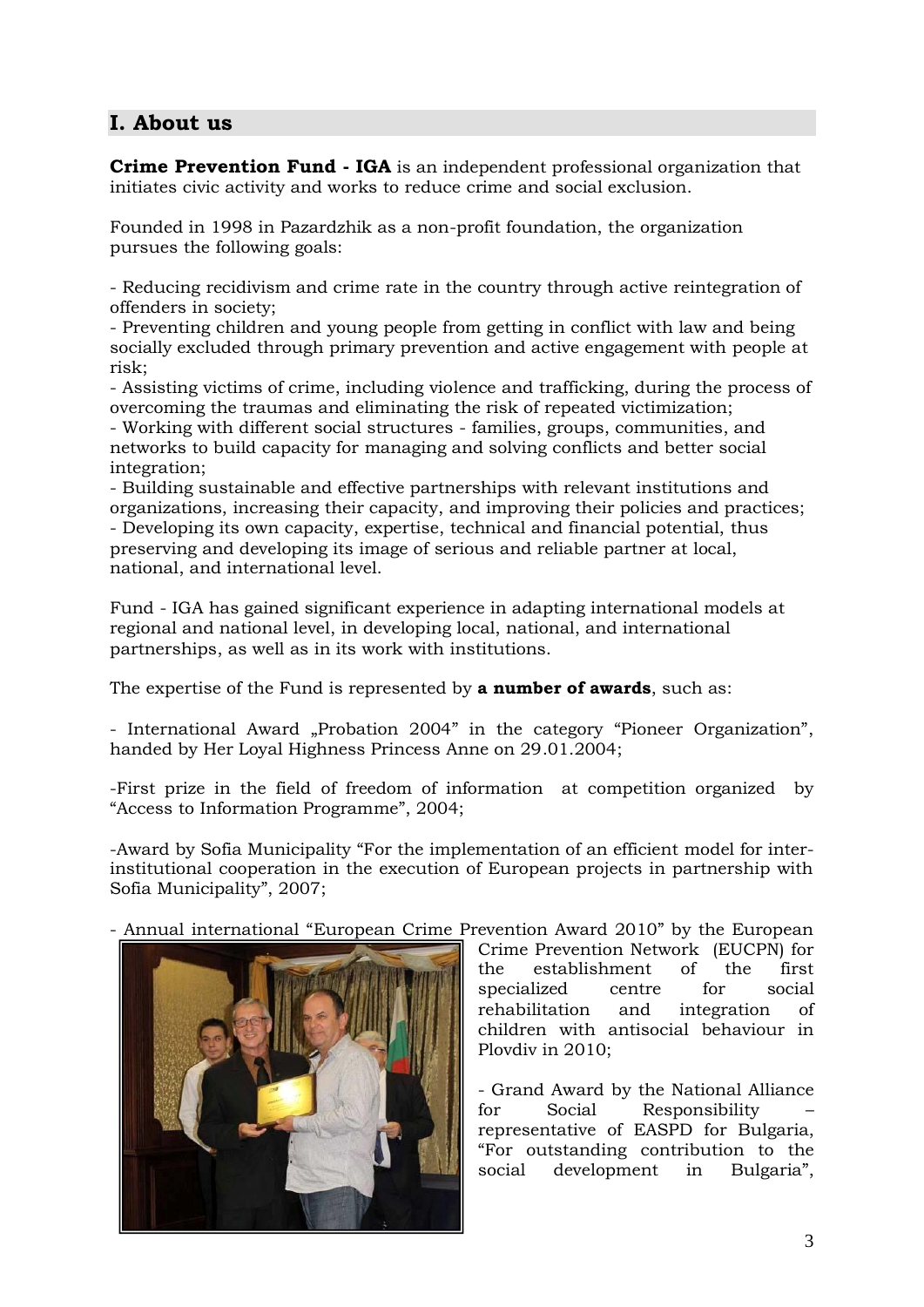category "Non-governmental organizations", 2016.

Fund – IGA has actively participated in **national and European networks**:

- It has been member of the Confederation of European Probation (CEP) since 2006;

- Its programme director, Dimitar Rusinov, was member of CEP Board for two consecutive terms: 2007-2010 and 2010-2013;

- Fund – IGA has been member of the State-Public Consultative Commission on Crime Prevention since the end of 2009;

- The organization has been member of the Alliance for Protection against Domestic Violence (APDV) since 2009;

- The organization has been member of the National Children's Network since 2012;

- The organization has been member of the National Social Responsibility Alliance since 2013.

The organization has built sustainable model for partnership with local and regional institutions. This model was developed for 17 years through different projects and initiatives: development of coalitions, public-private partnerships, development of strategies at regional and national level.

*(More information is available on the website of Fund - IGA – [www.iga-bg.org](http://www.iga-bg.org/)* )

#### **Registrations, licenses, and certificates**

Crime Prevention Fund – IGA is registered at the Central Register for Non-profit Entities at the Ministry of Justice as an organization providing public benefit activity; № 20030613004 since 13.06.2003;

- Crisis Centre for children victims of violence and trafficking; License № 0947/28.05.2015, Certificate № 6316/10.07.2015;

- Centre for social rehabilitation and integration of elderly people, Certificate № 63- 02/17.09.2009;

- Monitored care unit; Certificate № 63-07/16.02.2010;

- Centre for social rehabilitation and integration of children from risk groups, License №0473/ reissued on 14.11.2012, Certificate № 63-08/16.02.2010;

- Crisis Centre for elderly people № 63-06/17.09.2009;

- Family type accommodation Centre, Certificate № 0698/21.02.2012, License № 63-11/29.02.2012;

- Community support Centre, Certificate №0947/28.05.2015, License № 63- 17/10.07.2015;

- Family type accommodation Centre for children and young people, License № 111305/17.11.2016, Certificate № 000063-018/22.11.2016;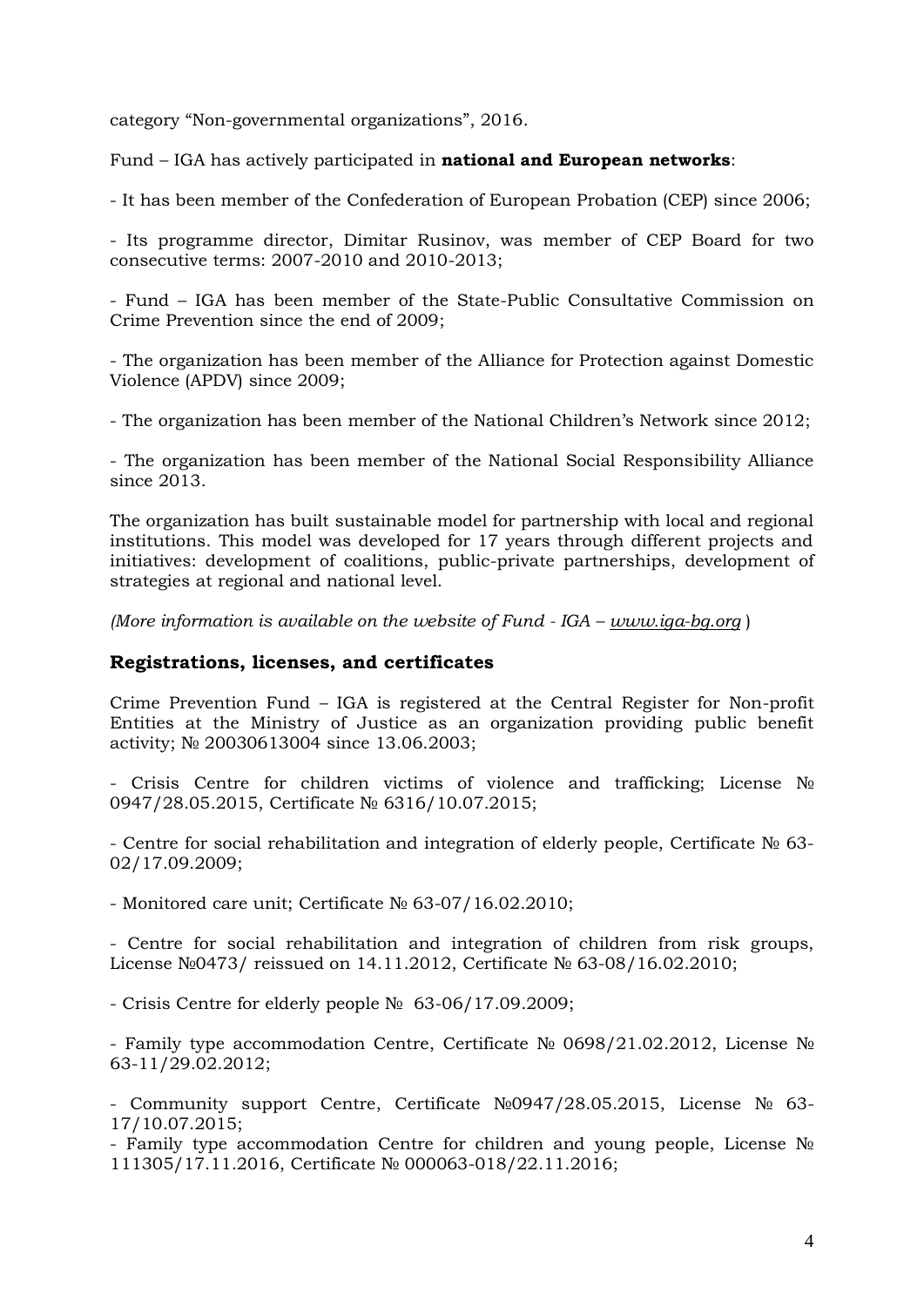- Family type accommodation Centre for majors with disabilities, Certificate № 00063-0019/22.11.2016;

- Centre for social rehabilitation and integration of children from risk groups, License № 0473/19.11.2009, reissued on 28.10.2015;

- Certificate № 63-08/16.02.2010, reissued on 16.11.2015.

#### **Board of Managers**

Dimitar Rusinov - chairperson, Master in Pedagogy.

#### *Members:*

- $\rightarrow$  Mariana Boyrikova –philologist, project coordinator, publishing activity;
- $\rightarrow$  Nikolay Valkov Master in Economics, financier of the organization;
- ◆ Andrey Momchilov lawyer, international projects manager;
- $\rightarrow$  Valentina Gesheva Bachelor in Social Work, social services coordinator.

#### **Operational team**

In 2016, fifty people were hired on labour contracts: social workers, economists, educators, psychologists, lawyers, project coordinators, social services managers, etc. They worked at the two offices of Fund – IGA and at the offices of the five social services in Pazardzhik, Plovdiv, and Peshtera.

Last year, forty people were hired on civil contracts: social workers, psychologists, educators, translators, lawyers, sociologists, consultants and experts at national level; experts from European Union member countries, outreach collaborators who participate in the implementation of activities maintaining the low level of HIV infection among people taking drugs intravenously; outreach collaborators who participate in the implementation of activities for prevention and control of tuberculosis in Bulgaria, etc.

## **Capacity**

The office of the organization is located in a three-storey house, provided by Pazardzhik Municipality for a term of ten years (the contract was renewed for ten more years in 2013). IGA also has its own office in Pazardzhik -105m2, and its separate floor (500m2) in the Crisis Centre for people and children victims of violence, Peshtera. The operational activity of Fund – IGA is very well technically equipped: 55 computers (including 12 lap tops), 4 copiers, 10 printers, 4 scanners, 5 multimedia projectors, 24-hour high-speed internet in all offices, fax, phones. The organization also has two cars.

Fund – IGA has implemented more than 200 projects within which different models and programmes have been initiated. The team implements around 10 projects estimated at around 1 million leva on average annually. The organization has developed its own project work system which allows for the whole documentation to be processed in line with the existing normative documents.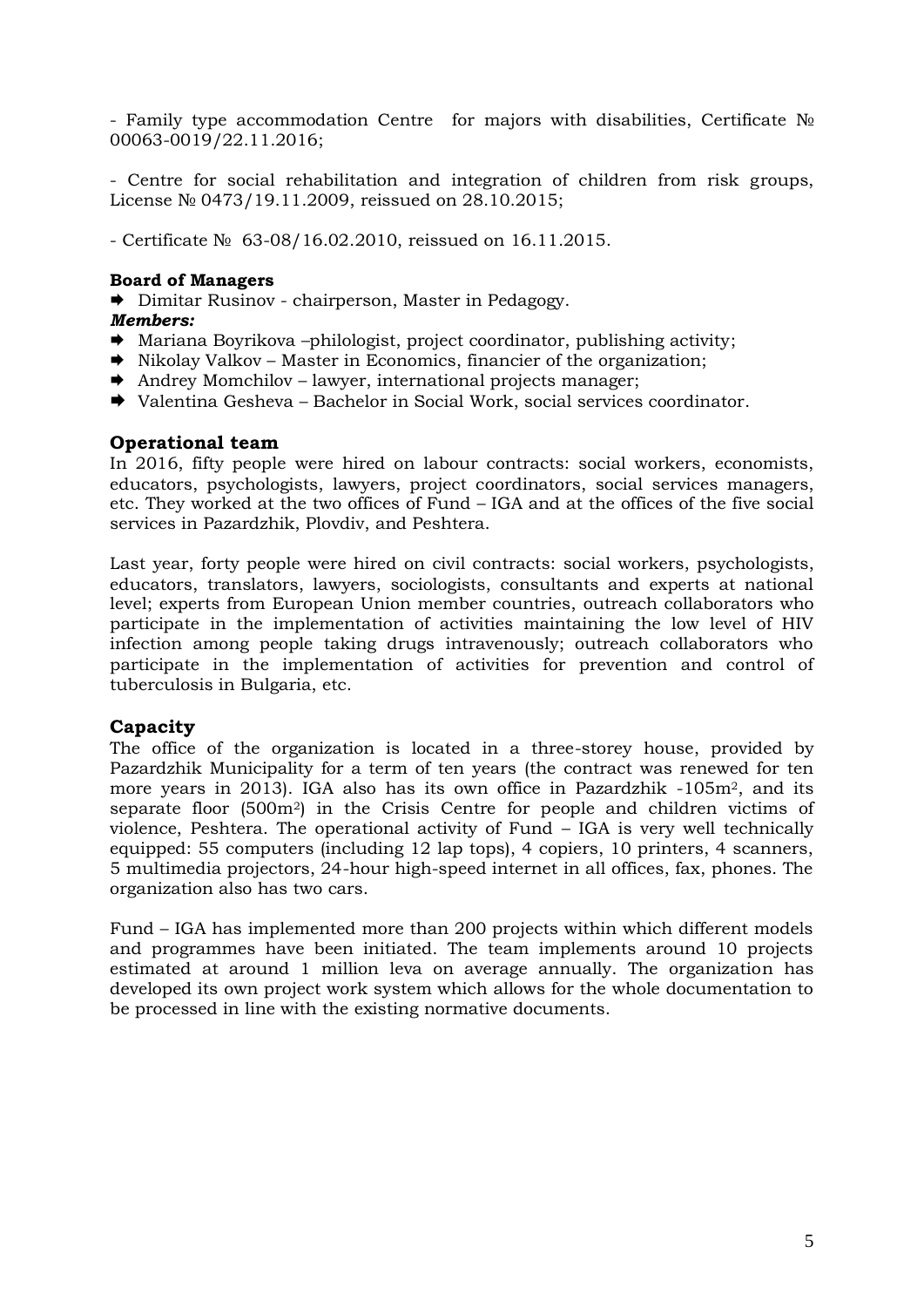# *ІІ. Overview of the achievements during the year*

In 2015, Fund – IGA kept accomplishing its mission – crime prevention and initiating civic engagement in regional, national, and international aspect.

The organization already works on regular basis in the following directions:

- Delivering social services in several municipalities in Bulgaria;
- Delivering healthcare services in the territory of Pazardzhik Region;
- Implementing projects, related to the main mission and goals of the organization.

**The delivery of social services** is contracted with Plovdiv Municipality, Pazardzhik Municipality, and Peshtera Municipality. IGA delivers three social services in Plovdiv, one in Pazardzhik, and one in Peshtera. Four of the services were developed under projects of Fund – IGA. Consequently, after the services were included in the municipal and regional strategies for development of social services, they were assigned for conduction to the organization following publicly announced competitions.

In total, 382 users received services in all centres managed by the organization in 2016.

The policy of Fund – IGA is to establish and manage social services which support the mission of the organization and allow for the development of new and innovative models and practices. Besides, the organization tries to make the separate services integrated within one another and further facilitated by its projects and initiatives.

One of the services (Centre for social rehabilitation and integration of children from risk groups) was initiated by Plovdiv Municipality as innovative service for work with children at conflict with law. The service has transformed into model which innovative for the country in its area. The organization has been managing the Centre since 24.04.2009. With every passing year, the dynamics of the psychological work and the mobile outreach work increases. Every year, the Centre adopts the most modern models and work instruments, such as the instrument for assessment of risk of repeated victimization (this is IGA's adapted version of ASSET). It has been developed by the organization Screening instrument for assessment of problematic behaviour at school and programmes for group and individual work with specific offenders. During the year, the Centre adopted model for work with sexual offenders. With a view to the reforms in the children's justice systems in the country in the last years, the Centre plays important role as exemplary model for work with children at conflict with law.

Two of the services - "Centre for social rehabilitation and integration for support of children in developing skills for self-dependent life and prevention of risk behaviour" and "Monitored care unit" in Plovdiv Municipality, were created under project of Operational Programme "Human Resources Development" 2007-2013 in the period of 2009-2011. The services were developed within the restructuring programme of the Home for children deprived of parental care "Rada Kirkovich".

Since 10.06.2011, they have been managed by IGA as state delegated activity. During 2016, both services kept developing very dynamically. Improved mobile outreach work has been actively used at CSRI, new halls and rooms for art studios have been built, and the psychological support has increased.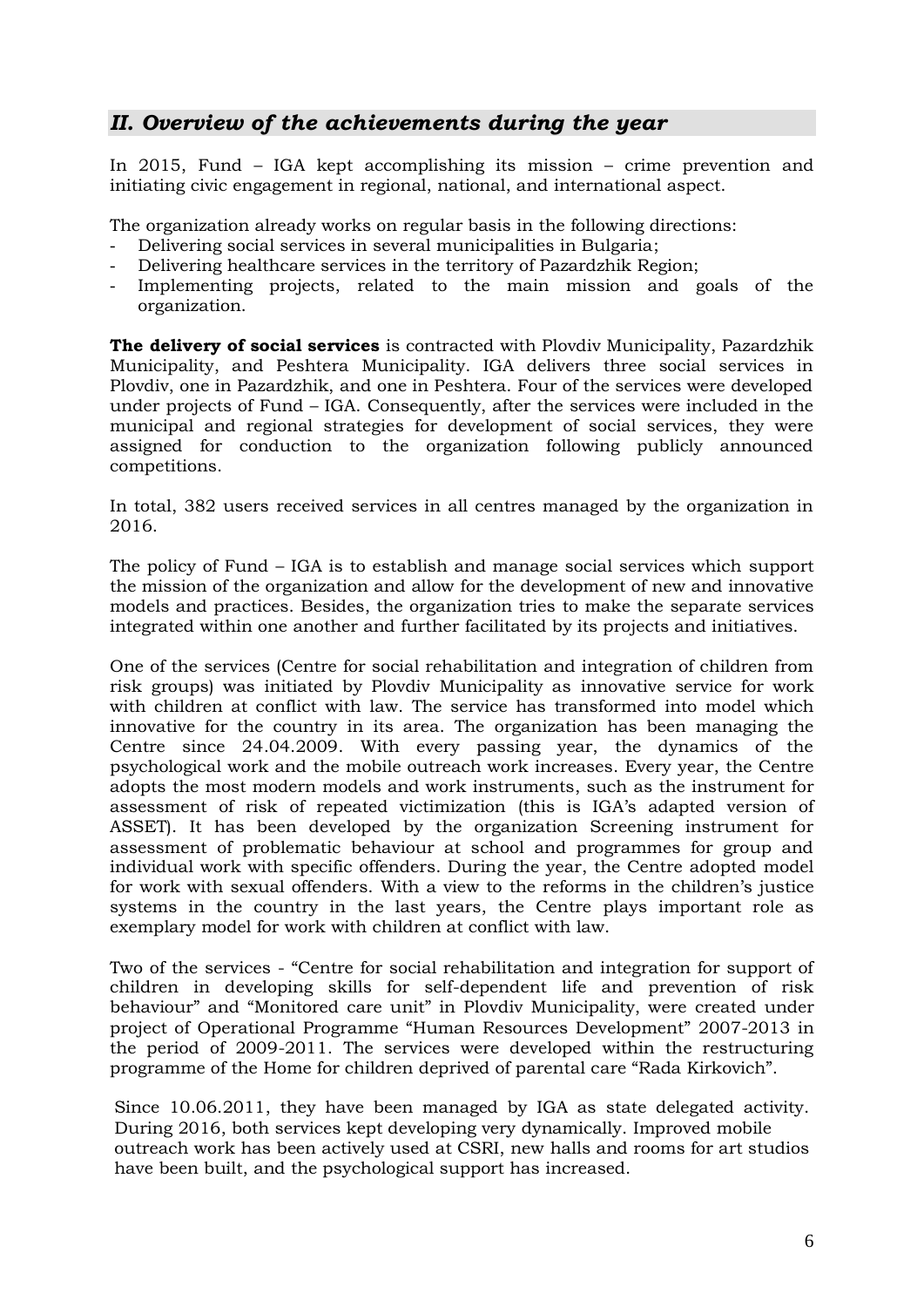One of the most successful services of the organization is the Crisis Centre for people and children victims of violence (CCPCVC), which is active in Peshtera Municipality. The service was created within project of Fund – IGA under the FAR Programme in the period of 2007-2008. It became state delegated activity assigned to IGA by the Municipality on 23.07.2009. In 2014, IGA bought the building where the Centre is located and conditions for its stability have been created with the time. During the years, different check-ups from state and non-governmental structures (State Agency for Child Protection**,** Bulgarian Helsinki Committee, etc.) were conducted and they all gave very high assessment of the organization and the opportunities of the service. Fund – IGA tried to get resources for repairing the whole building which houses the Crisis Centre. It will continue with its tries next year.

The service Centre for social rehabilitation and integration of offenders is also innovative for the country. It was created following project of Fund – IGA under Operational Programme "Human Resources Development" in 2011. The organization has been managing the Centre as state delegated activity at Pazardzhik Municipality since 01.07.2012. IGA is a leading organization in the country in terms of rehabilitation and integration of former prisoners and its policy to develop complete model of work with this group. Programmes, models, and instruments for work with people who have been released from prison have been developed under different projects by IGA. Besides, as a result of the efforts of the organization, two similar services were created in the country – in Plovdiv Municipality and in Burgas Municipality with which IGA keeps in touch and partners successfully.

**The delivery of healthcare services** in the territory of Pazardzhik Region has been active since 2004 when following assessment of its capacity, the organization was selected by the Ministry of Health during the National Programme "Prevention and Control of HIV/AIDS". In 2016, IGA worked on one component of this programme and on one component of the National Tuberculosis Programme in Bulgaria. The total number of clients under the four components of the programme is 613. More detailed information follows.

## **Implementation of projects related to the main mission and goals of the organization.**

The proactivity of Fund – IGA has been highly successful throughout the years. In 2016, the organization reached 200 projects which were successfully defended at different competitions around the country and abroad. The projects of IGA for the last year can be grouped in the following directions:

## - *Innovative for Bulgaria model for work with sexual offenders – one project:*

In this direction, IGA has been working on project "RATES - Risk Assessment, Treatment and Evaluation System". For the first time in Bulgaria there has been an attempt for developing one integrated model for work with sexual offenders. Within the project, the most modern instruments for assessment of risk of sexual offenders - ACUTE, STABLE, and STATIC, were adopted in the structure of Directorate General "Execution of Punishments" as well as the specialized "Programme for corrective work with sexual offenders". More than 50 workers at prisons and probation services were trained in applying the instruments and the programme. Specialized assessment of all imprisoned children at Reformatory "Boychinotsi" was conducted. The model "Circles" is also applied within the project. It includes voluntary work with sexual offenders in society. The project results were presented on 22 April at conference with international representatives in Sofia. The implementation of the project will continue in 2017.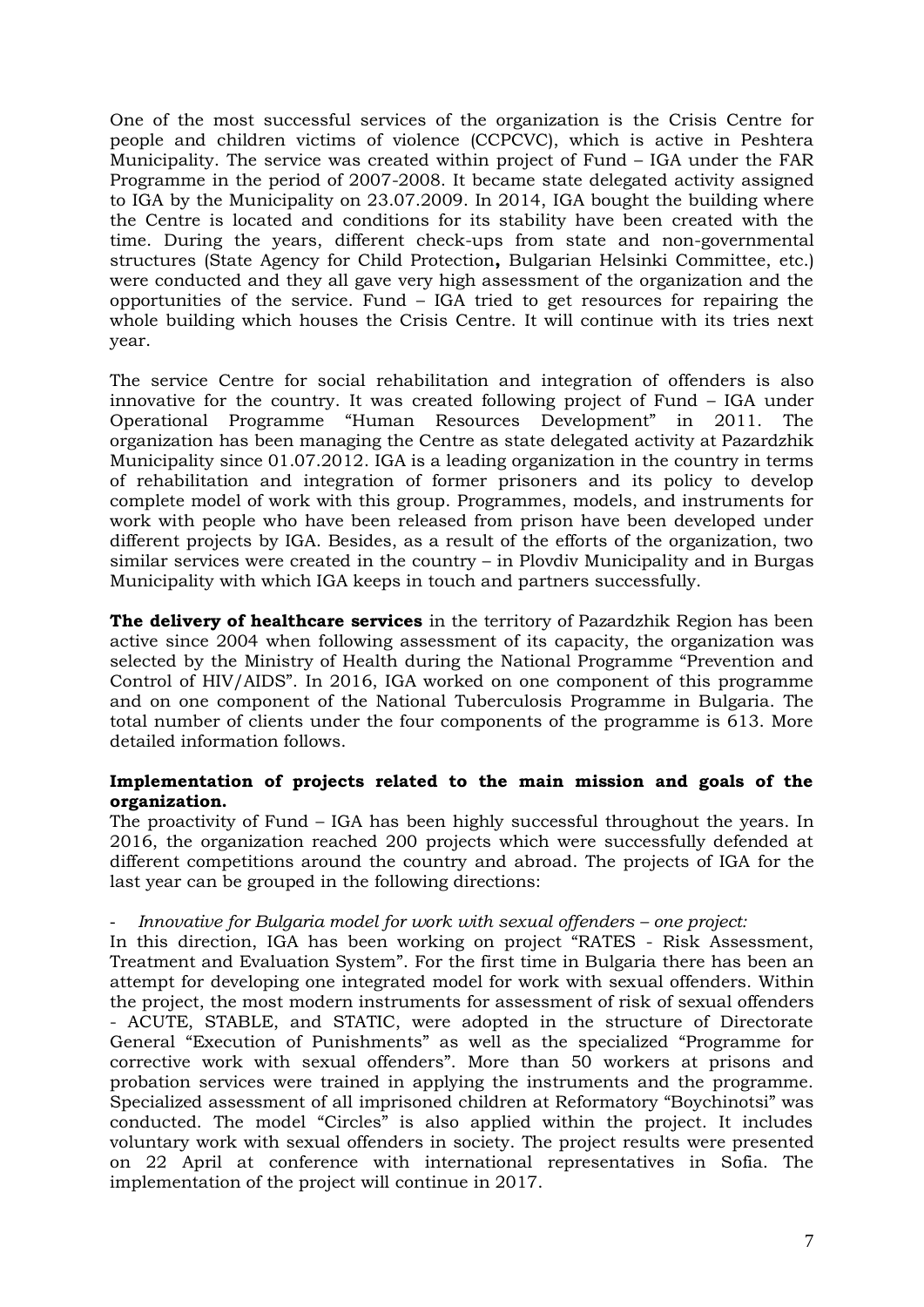#### - *Development of the children's justice system in the country – one project:*

Programme for work with children in conflict with law was developed within project RATES. In 2015, pilot sessions were conducted at the Correctional boarding school and the structures of Fund – IGA. Thorough research was conducted at Reformatory "Boychinovtsi".

- *Development of the probation system and imprisonment alternatives, increase of prison workers' capcity and probation – four projects:*

Last year, Fund – IGA finished the implementation of project "Decreasing the number of prisoners: improved judiciary instruments in Europe", in partnership with "Papa Giovanni XXIII" Association, Italy. The project examined the experience and identified good practices in the imprisonment alternatives in eight countries in total. Throughout the year, the experts of Fund – IGA actively participated in the development of "Guidance for imprisonment alternatives in Europe: Promising practices and instruments", which was finalized in 2016, translated in the partners' native languages, and made publicly accessible.

Fund – IGA continued with the implementation of project "Independent monitoring of the legislative and institutional development of probation in Bulgaria". Examination of the current probation offices in Bulgaria was conducted within the project. There was also examination of their work with clients and the effect of the system on the safety in the society. The final conference was held on 21 April in Sofia: "10 Years Probation in Bulgaria – Development and Challenges", with the participation of international experts. The results of the examination were presented during the conference;

In 2016, Fund – IGA finished the implementation of two projects funded by the Norwegian Financial Mechanism 2009-2014 under Programme BG15 "Corrective services including non-custodial sanctions". The projects are "European standards in probation training" and "Specialized programmes for imprisoned people with low intellectual capacity and people with mental disorders". The aim of the projects is to increase the capacity of prison workers and probation workers in their work with imprisoned people from different categories. Seven trainings with a total number of 120 workers were conducted in the period May-July.

- *Research approach in the assistance of economically effective strategies encouraging the access and the increased participation of children's early education:*

Project "Ready for school 2014-2015" is research project implemented by Trust for Social Achievement Foundation (TSA) with the support of America for Bulgaria Foundation in cooperation with the World Bank and Open Society Foundation, Bulgaria. Its main goal is to improve the scope and kindergarten attendance of 6000 children from vulnerable communities coming from 240 populated areas in Bulgaria. IGA has been implementing the project in nine populated areas in Pazardzhik Region and Plovdiv Region. The work of the organization under this project has been highly active because the organization was selected to implement the project also in the period 2016-2017;

#### - *Civil monitoring of institutions – one project:*

The organization has gained a lot of experience in this direction for the last 17 years. Within this project, the organization partners with Transparency without Borders Association. Three-year monitoring of the activities of institutions and sectors at local level is conducted. The monitoring is in line with the methodology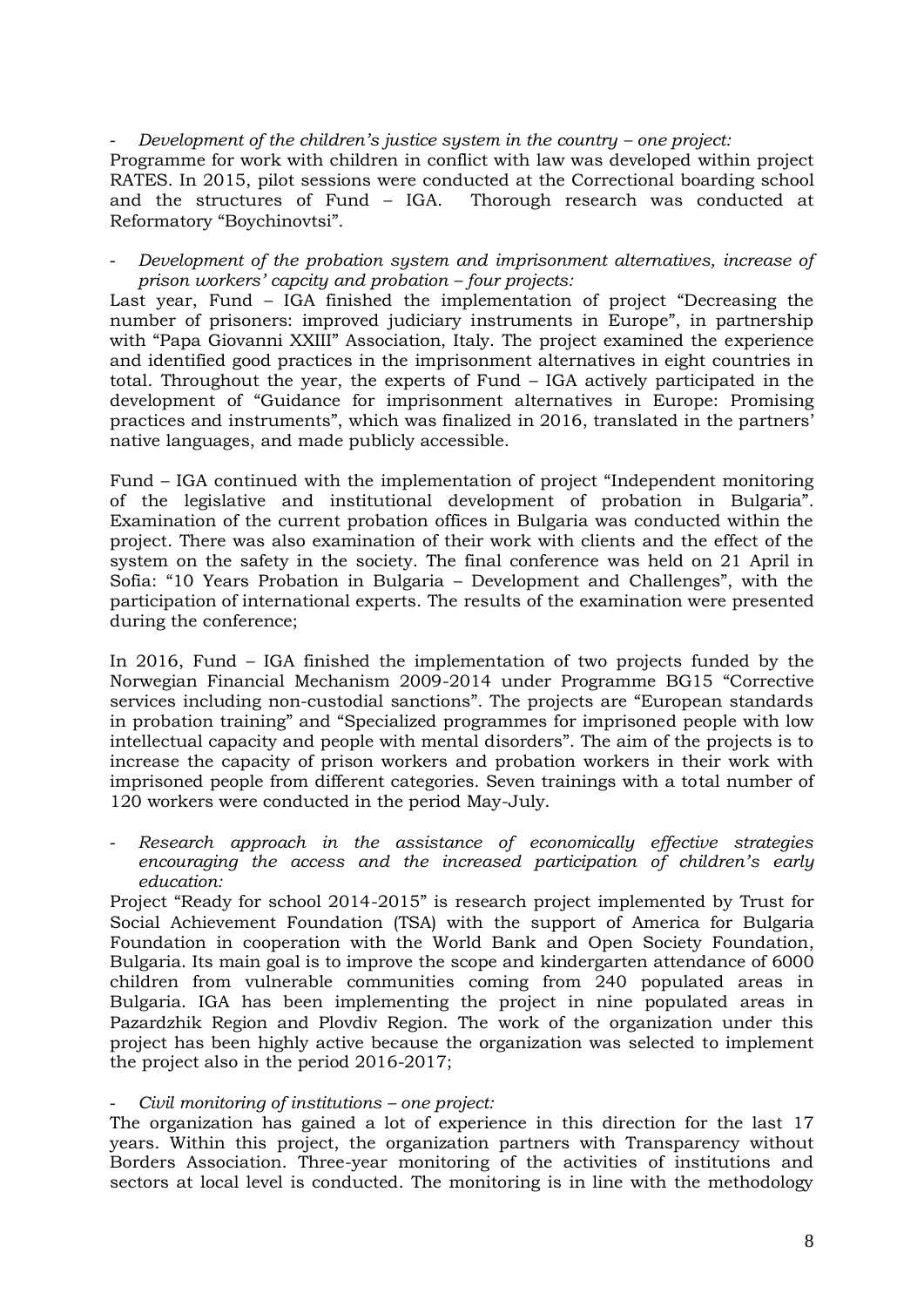for monitoring and assessment of the Local Integrity System developed by Transparency International Association. In 2016, information for the following institutions and sectors, which are part of the Local Integrity System, was gathered and summarized: City council; Mayor; City administration; Media; Political parties; Business.

- *Partnership with municipalities in the implementation of social services for elderly people and people with disabilities – two projects:* 

The organization developed three projects in partnership with Municipality Pazardzhik, Municipality Sliven, and Municipality Rodopi under the scheme "Independent Life". Social assistants and the teams of the three social services were trained within this project. Regular supervisions and consultations also took place. The projects will continue in 2017.

- *Keeping Roma children at school and reintegration of dropouts – two projects.* 

In 2016, the organization started project "School for ambitions - 2" under Operational Programme "Science and Education for Intelligent Growth". In this way the achievements from the first project of the previous programme period were solidified. Throughout the year, preparatory activities were conducted, mediators for work with the children and their parents were trained, and press conference for thestart of the project was held.

## **As a tradition, in the annual report we highlight the significant achievements of the organization in the different directions since its establishment:**

#### **Probation**

- $\circ$  Conduction of two training visits for popularizing probation in UK and one international conference in Bulgaria;
- o Establishment of the first Probation Centre in the country and training of the first 20 probation specialists;
- o Development of Frame of reference for legislative introduction of probation in Bulgaria;
- $\circ$  Conduction of informative educational seminars about probation with more than 1000 participants (judges, prosecutors, investigators, police officers, local authority, and NGOs);
- o Presentation of two Independent reports for monitoring of the legislative and institutional introduction of probation in Bulgaria;

## **Work with offenders**

- o Development and adoption of a model for delivery of social services to offenders in several regions in the country;
- o Establishment of Open Centre for social services in Pazardzhik (2005);
- o Adoption of structured instrument for assessment of the risk and needs of underage offenders, based on the British ASSET and adapted to the Bulgarian conditions;
- o Establishment of specialization "Cases assessment and management" at Plovdiv University "Paisii Hilendarski";
- o Conduction of a criminology examination of the sexual offenders at all prisons in the country;
- o Initiation of the first programme for work with sexual offenders at four prisons in the country;
- o Development of model for social service with people released from prison. Development of methodology and initiation with 200 users;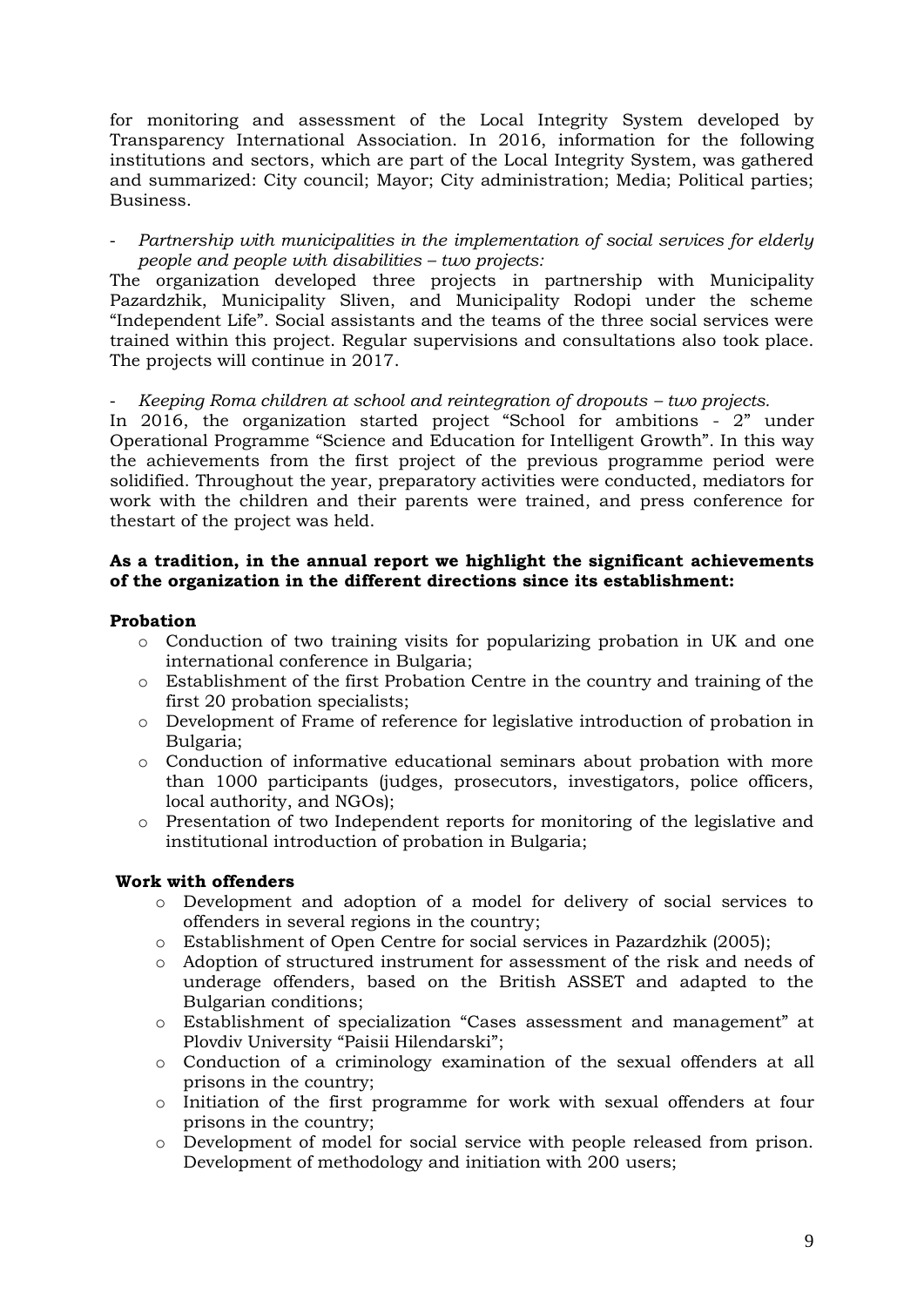- o Preparation of specialists from institutions and non-governmental organizations for recognizing and dealing with behavioural deviations, prevention, and resocialization – around 200 people;
- o Establishment of the first Centre for social rehabilitation and integration of offenders – state delegated activity;
- o Development of model for assessment of the risk of sexual offenders and programmes for treating this target group.

# **Prevention of AIDS, tuberculosis, and drug addictions**

- o Conduction of an advocacy campaign for the introduction of the second of its kind programme in Bulgaria for prevention, treatment, and rehabilitation of drug habits, Pazardzhik;
- o Conduction of Regional programme for drug prevention with the participation of more than 2000 children from Pazardzhik Region;
- o Adoption of three components of the National programme "Prevention and control of HIV/AIDS":
- among people who take drugs intravenously;
- among prostitutes (male and female);
- among young people at the highest risk (15-24 years old)
- o Adoption of two components of the Programme "Improvement of Tuberculosis Control in Bulgaria": among people who take drugs intravenously and people with alcohol addiction; and among Roma people;
- o Adoption of Component of the National Tuberculosis Programme in Bulgaria among youths at risk.

## **Anticorruption**

- o Conduction of more than 20 anticorruption initiatives: information days, monitorings, educational seminars, round tables, press conferences;
- o Initiation of projects for the institutionalization of 13 public mediators in the whole country;
- o Establishment of the first Regional public council against corruption; receiving 20 corruption signals;
- o Conduction of monitoring of local institutions under the model of Transparency International Association.

## **Crime prevention**

- $\circ$  Development of the first in the country Strategy for crime prevention, Plovdiv Municipality;
- o Participation in the work group developing the National strategy for crime prevention;
- o Integration of 67 children from Sofia in the educational system.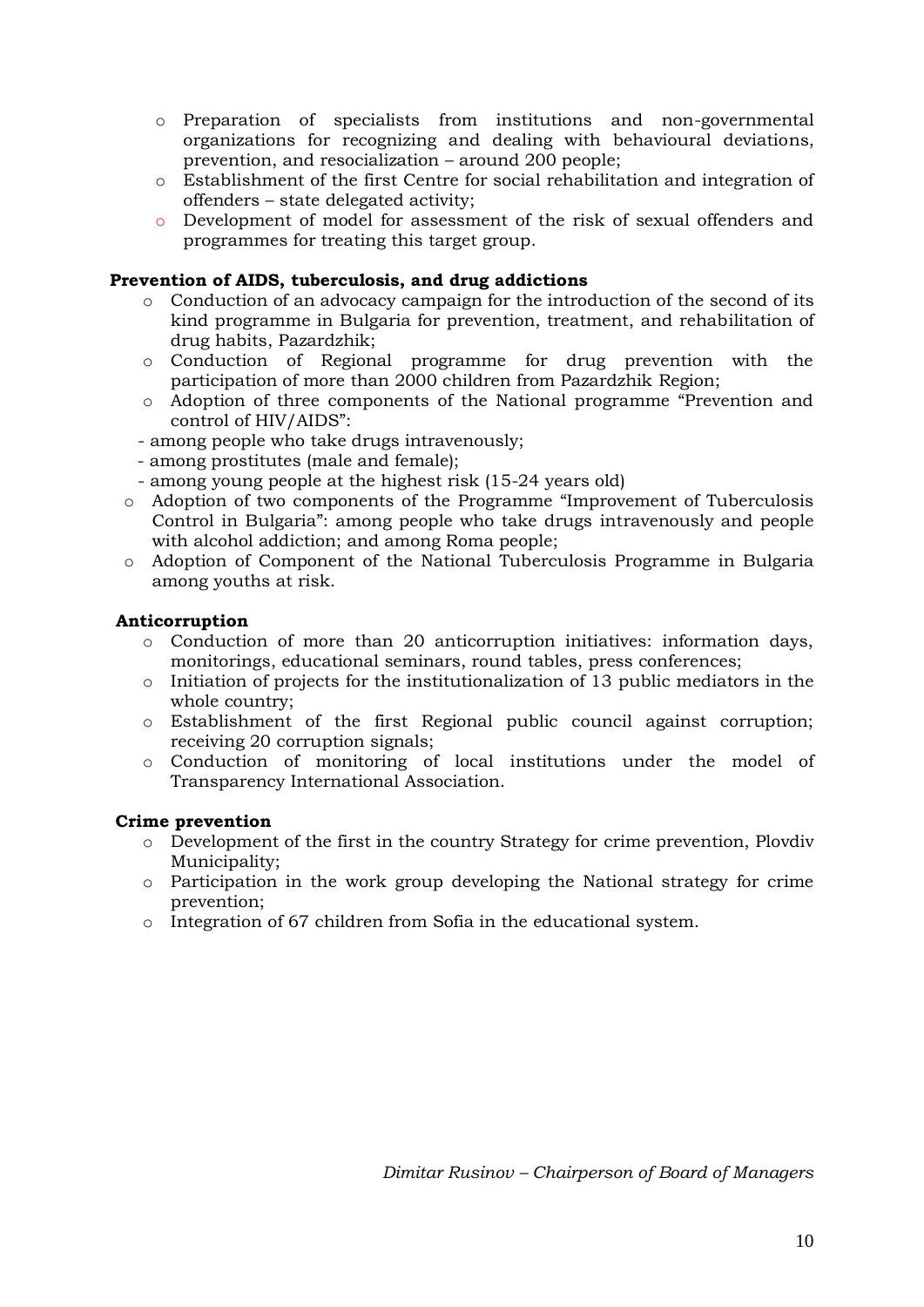# *ІІI. Delivery of social services*

The delivery of social services is contracted with Plovdiv Municipality, Pazardzhik Municipality, and Peshtera Municipality. IGA delivers three social services in Plovdiv, one in Pazardzhik, and one in Peshtera. Four of the services were developed under projects of Fund – IGA. Consequently, after the services were included in the municipal and regional strategies for development of social services, they were assigned for conduction to the organization following publicly announced competitions.

In 2016, a total number of 382 users received services from all centres managed by the organization: Centre for social rehabilitation and integration of children from risk groups – 164; Centre for social rehabilitation and integration in support of children – 158, Centre for social rehabilitation and integration of offenders – 35, Monitored care unit – 6.

The policy of Fund – IGA is to establish and manage social services which support the mission of the organization and allow for the development of new and innovative models and practices. Besides, the organization tries to make the separate services integrated within one another and further facilitated by its projects and initiatives.

**1. Centre for social rehabilitation and integration of children from risk groups (CSRICRG)** was established by Plovdiv Municipality as innovative service for work with children in conflict with law and it has been developing as pilot model in the country. The organization has been managing the Centre since April 2009.



In 2016, the team of the Centre for social rehabilitation and integration of children from risk groups worked with 164 users in total. Fifty-seven of them had been directed to CSRICGR in 2015. The individual and group delivery of the social services continues in 2016. Besides, 107 cases were directed to CSRICGR in 2016. These cases are individual but if necessary, they can be included in group programmes.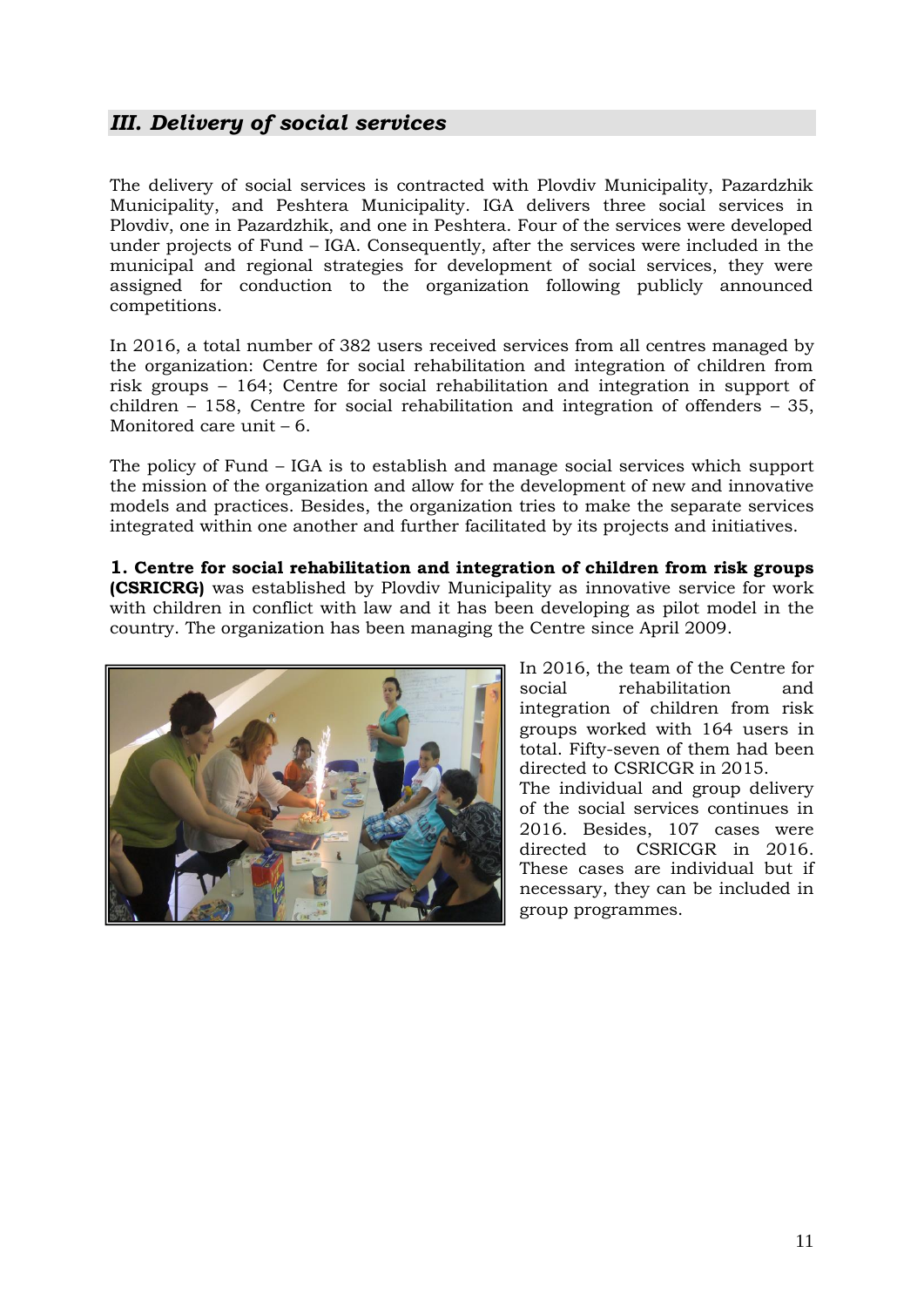| Type of service                                               | Number of<br>sessions |
|---------------------------------------------------------------|-----------------------|
| 1. Social pedagogy consulting                                 | 680                   |
| 2. Appointments with institutions                             | 501                   |
| 3. Information and consulting                                 | 789                   |
| 4. Home visits – work with supporting networks                | 103                   |
| 5. Psychological consulting                                   | 120                   |
| 6. Family consulting                                          | 29                    |
| 7. Health consulting                                          | 32                    |
| 8. Legal consulting                                           | 6                     |
| 9. Programme "My new skills"                                  | 13                    |
| 10. Programme "Children's police academy"                     | 13                    |
| 11. Programme "Theatre"                                       | 24                    |
| 12. "Programme "Where to now?"                                | 3                     |
| 13. Spring programme                                          | 4                     |
| 14. Summer programme                                          | 25                    |
| 16. Programme "Prevention of sexual exploitation of children" | 9                     |
| 17. Going out in nature                                       | 8                     |
| 18. Art studio                                                | 24                    |

In the last year, the team of CSRICGR managed to conduct most of the activities included in the Plan for development of the service for 2016. The newly developed social services and courses in CSRICGR contributed to diversification of the services delivered by the team. The Centre also broadened and solidified its partnerships.

There was increase in the number of children using the social service CSRICGR who had been directed to the Centre by the Child protection department at Directorate "Social Assistance". The Centre transformed its work with more than 50 users into everyday routine. The Spring and the Summer Programmes developed as models of group work aimed at prevention of antisocial behaviour.

# **2. Centre for social rehabilitation and integration in support of children for developing skills for self-dependent life and prevention of**



**risk behaviour"** and Monitored care unit in Plovdiv Municipality were established under project of Operational Programme "Human Resources Development" 2007-2013, in the period 2009-2011, within the restructuring programme of Home for children deprived of parental care "Rada Kirkovich". IGA has been managing them as state delegated activity since 10.06.2011.

In 2016, 158 people used the service CSRI. The interest in CSRI has been growing proportionally for the last two

years – it has increased three times more than 2012 when the service was used by 46 people.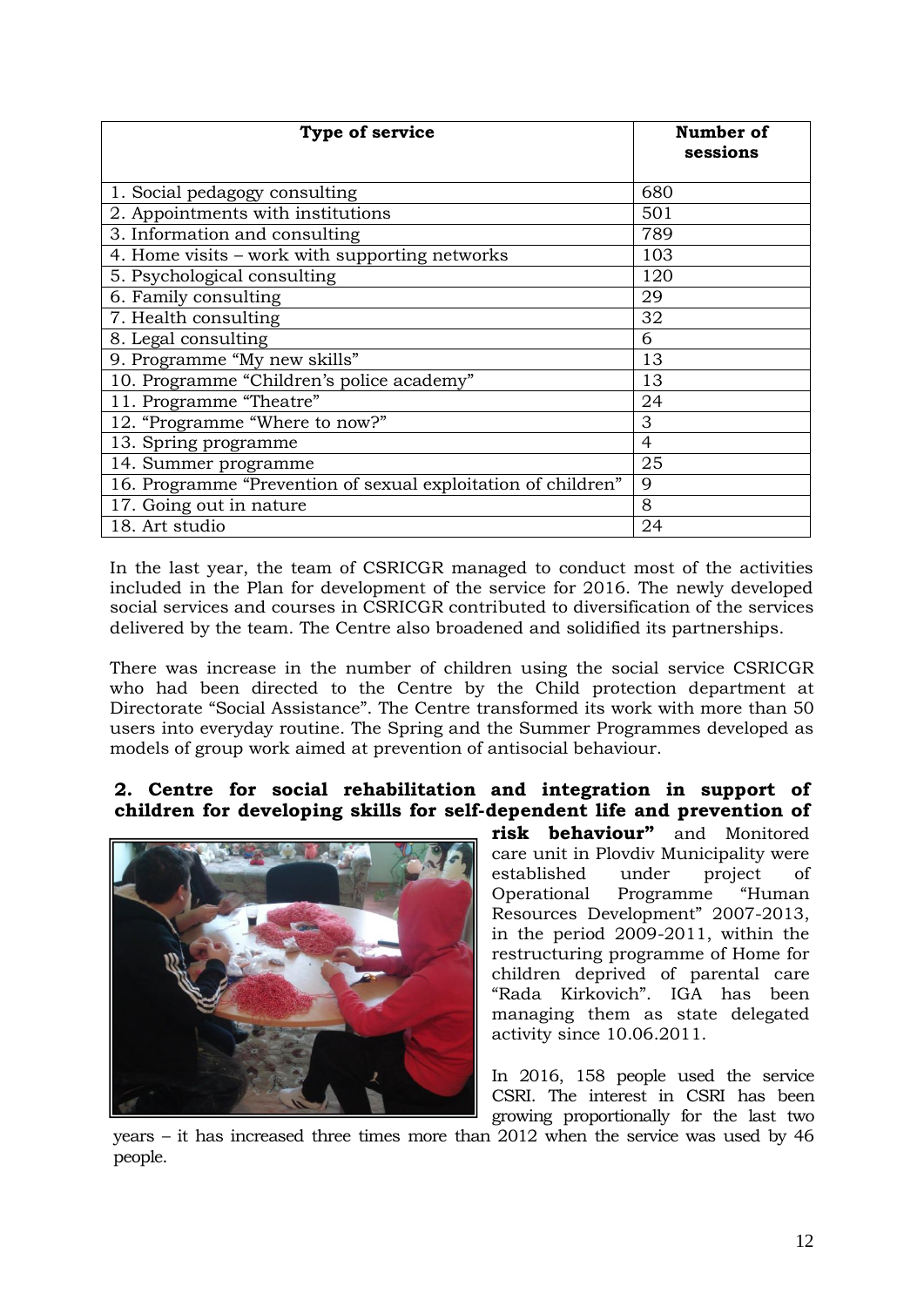| Sessions under the activity in 2016                                            | Quantitative overview<br>/summary<br><b>of</b><br>the<br>number of sessions<br>for 2016 |
|--------------------------------------------------------------------------------|-----------------------------------------------------------------------------------------|
| Initial specialized case assessment                                            | 78                                                                                      |
| Work with partners and supporting networks with a view                         | 1202                                                                                    |
| to access to the client's public resources                                     |                                                                                         |
| Direct work with children                                                      | 869                                                                                     |
| Family work - sessions with parents                                            | 559                                                                                     |
| Information and consulting                                                     | 662                                                                                     |
| Mediating and advocacy                                                         | 170                                                                                     |
| Post-integration work                                                          | 50                                                                                      |
| Work in mobile teams/sessions outside CSRI                                     | 590                                                                                     |
| Monitoring and support                                                         | 108                                                                                     |
| Specialized assessment of parents' capacity                                    | 115                                                                                     |
| Prevention of dropping out of school                                           | 194                                                                                     |
| Prevention of risk behaviour - stimulating, motivation for<br>change           | 313                                                                                     |
| Prevention of abandonment                                                      | 6                                                                                       |
| Psychological consulting                                                       | 246                                                                                     |
| Health consulting/education consulting                                         | 98                                                                                      |
| Assessment of child's needs                                                    | 4                                                                                       |
| Supervised meetings – children accommodated<br>at<br>adoptive families/parents |                                                                                         |
|                                                                                |                                                                                         |

Quantitative overview – number of sessions under the different activities for 2016

After the analysis of the team of the service and with regard to the successfully conducted work (individual work and group work with clients) in 2015, the following objective facts can be outlined:

- The service was used by 159 users in 2016, by 158 in 2015, and by 124 in 2013.

- The interest in the service has been constantly growing;

- CSRI, Plovdiv is member of National Alliance for Social Responsibility.

In 2016, the team of CSRI managed to develop and strengthen the social service, which became state delegated activity, and to do the activities included in the updated programme for its development. The specialists' work continues in improving the social service delivery and in professionally dealing with all challenges in the social sphere.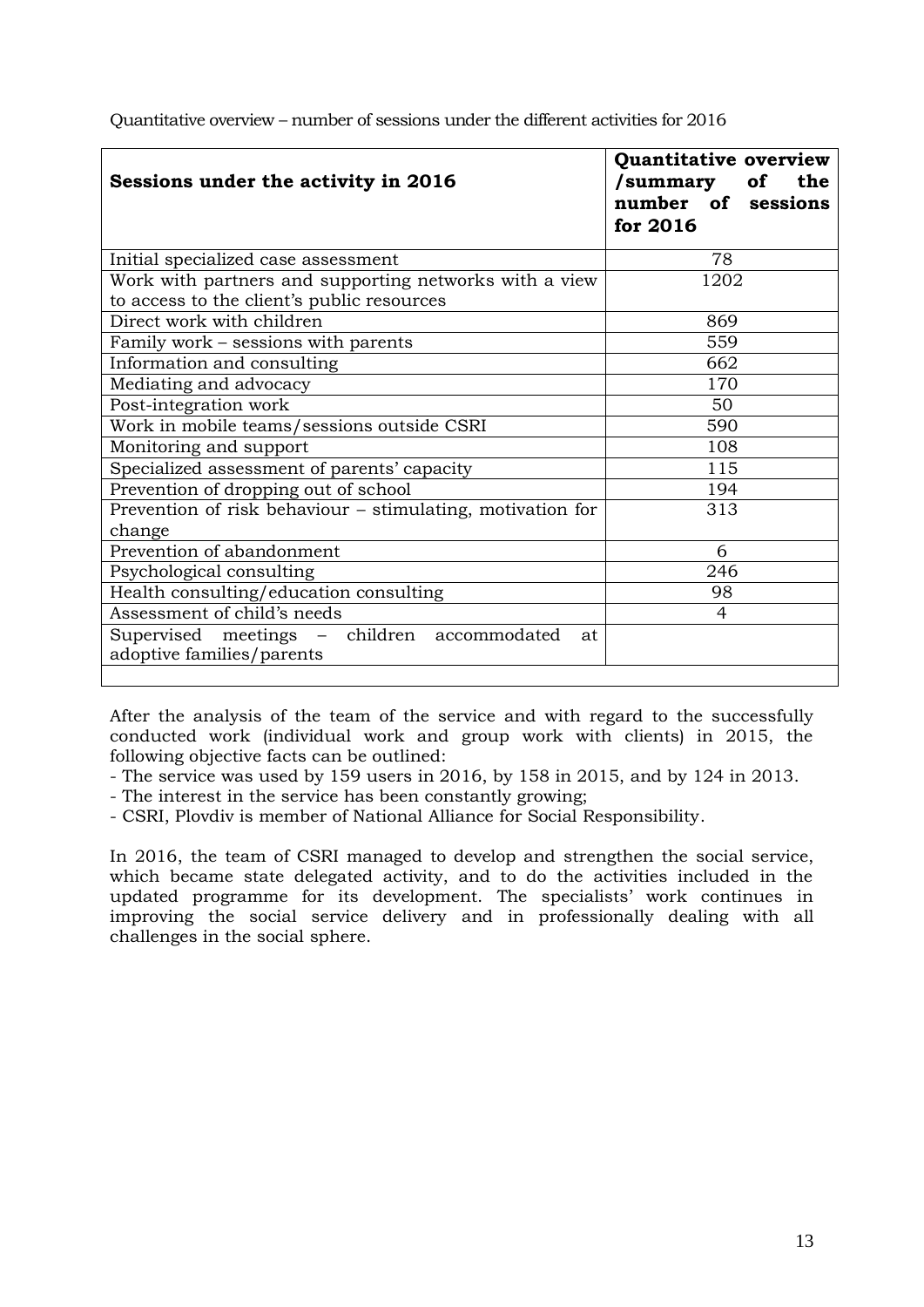# **3. Monitored care unit**



For 2016, the service Monitored care unit was used by 6 users. The following documents were finalized: the users' dossiers including their acceptance documents, the contract for using the service, initial social assessment, individual plan, protocols from conducted sessions and sessions with specialists. Three programmes were held: "Healthcare training" for the users at Monitored care unit", "Personal budget and finances", and "Meeting with employer". The youngsters also had six-day programme "Employment motivation".

The following consultations were conducted in 2016:

| Sessions under the activity/consulting 2016         | $\circ f$<br>Quantitative overview/number<br>sessions per month for 2016 |
|-----------------------------------------------------|--------------------------------------------------------------------------|
| Initial specialized case assessment                 |                                                                          |
| Developing individual service plan - re-examination | 13                                                                       |
| Work with partners and supporting networks with a   | 70                                                                       |
| view to access to the client's public resources     |                                                                          |
| Direct work with client                             | 341                                                                      |
| Family work – sessions with parents                 | 12                                                                       |
| Information and consulting                          | 264                                                                      |
| Mediating and advocacy                              | 57                                                                       |
| Prevention of dropping out of school                | 11                                                                       |
| Prevention of risk behavior<br>stimulation,         | 217                                                                      |
| motivation for change                               |                                                                          |
| Psychological consulting                            | 18                                                                       |
| Health consulting                                   | 25                                                                       |
| Education consulting                                | 22                                                                       |

The analysis of the situation in Plovdiv outlines the following objective facts which indicate the presence of the social service "Monitored care unit":

- The Centre has already accommodated youngsters from the community who do not have family support and the necessary skills for self-dependent life. The work for their social integration continues.

- Up to now, the social service Monitored Care Unit has been in perfect partnership terms with the institutions and organizations in Plovdiv territory. Monitored care unit follows all principles and values which are at best interest of the social service users.

- In 2016, the team of CSRI managed to develop and strengthen the social service, which became state delegated activity, and to do the activities included in the updated programme for its development. The specialists' work continues in improving the social service delivery and in professionally dealing with all challenges in the social sphere.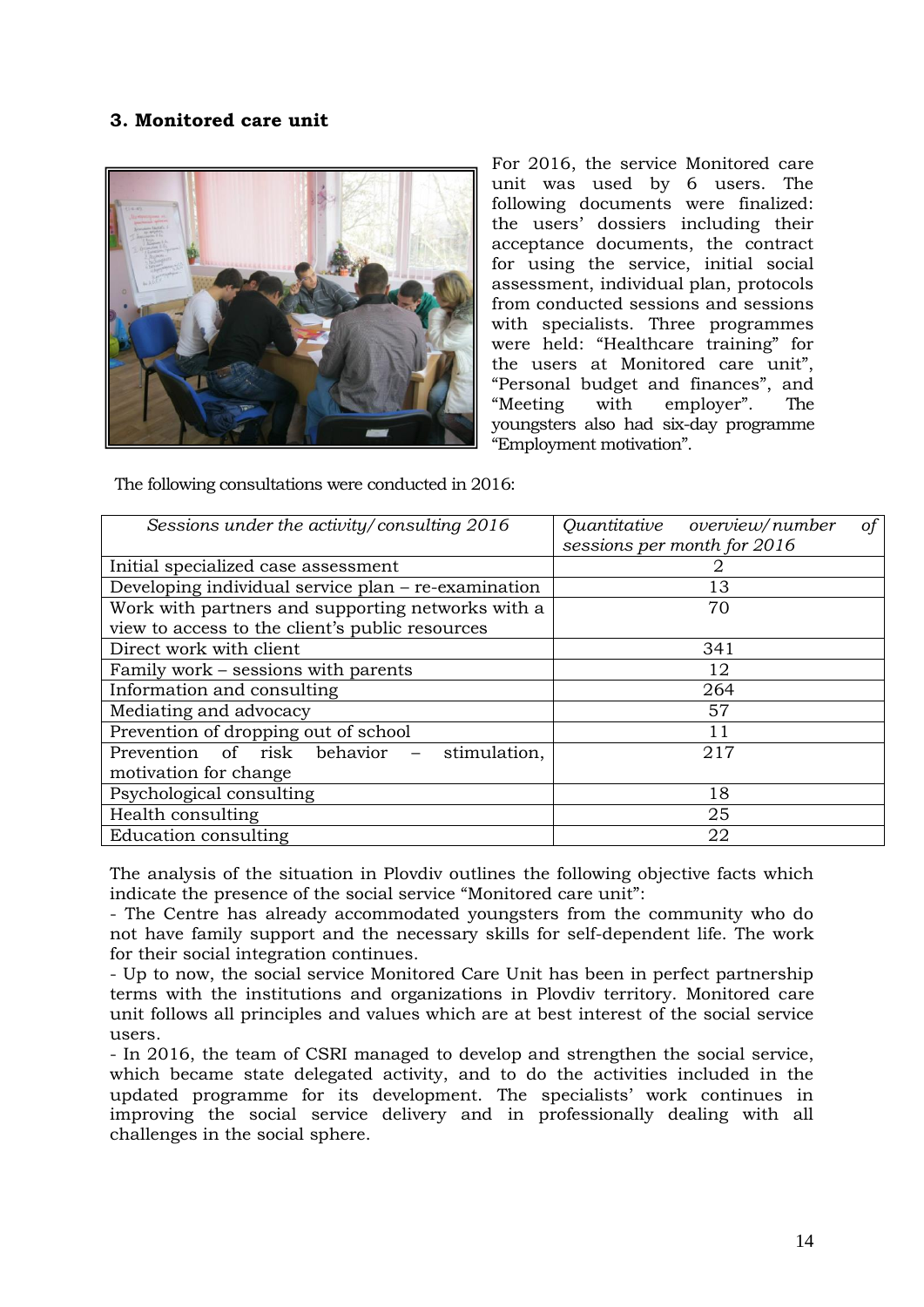# **4. Crisis Centre for individuals and children victims of violence** – Peshtera

The service was developed within project of Fund – IGA. Since 23.07.2009, it has



been managed by Fund – IGA as state delegated activity. In 2014, IGA bought the building where the Centre was housed and in this way its stability was maintained.

In 2016, the team of the Crisis Centre worked with 19 clients (15 children and 5 individuals). From the underage users, 11 were reintegrated in family environments, 1 started self-dependent life after leaving CC since he/she had come of age, and two were accommodated at Centre for accommodation of

family type. Concluding social reports were at prepared at Directorate "Social Assistance" – Peshtera, for everyone who had left the Centre.

- Conduction of 194 consultations with individuals and children accommodated at the Crisis Centre;
- Conduction of 181 psychological consultations with individuals and children accommodated at the Crisis Centre.

The following group programmes were conducted within this activity in 2016: "Stop and think" – open cognitive-behavioural group programme; Programme "Family consulting"; Recovery programme for children victims of violence; Club "My colourful garden" and Club "Dance with me"; and Monthly group programme "Mini school".

Sixty health consultations were conducted by the doctor at the Crisis Centre about the following topics: prevention of HIV/AIDS, sexually transmitted diseases, alcohol intoxication, harms of smoking, etc.

Twenty-four check-ups were conducted with the children and individuals accommodated at the Centre. The people accommodated at the Centre also had crisis intervention – individual and group. The team is trained to apply psychological debriefing – method which provides support after traumatic event and prevents the risk of post-traumatic stress development.

| <b>Type of service</b>                 | Number of<br>sessions |
|----------------------------------------|-----------------------|
| 1. Social pedagogical consulting       | 194                   |
| 2. Psychological consulting            | 181                   |
| 3. Group programme "Stop and think"    | 42                    |
| 4. Group programme "Family consulting" | 6                     |
| 5. Recovery programme "Art therapy"    | 362                   |
| 6. Club "My colourful garden"          | 12                    |
| 7. Club "Dance with me"                | 12                    |
| 8. Programme "Mini school"             | 362                   |
| 9. Heath consultations by the doctor   | 60                    |
| 10. Check-ups by the doctor            | 24                    |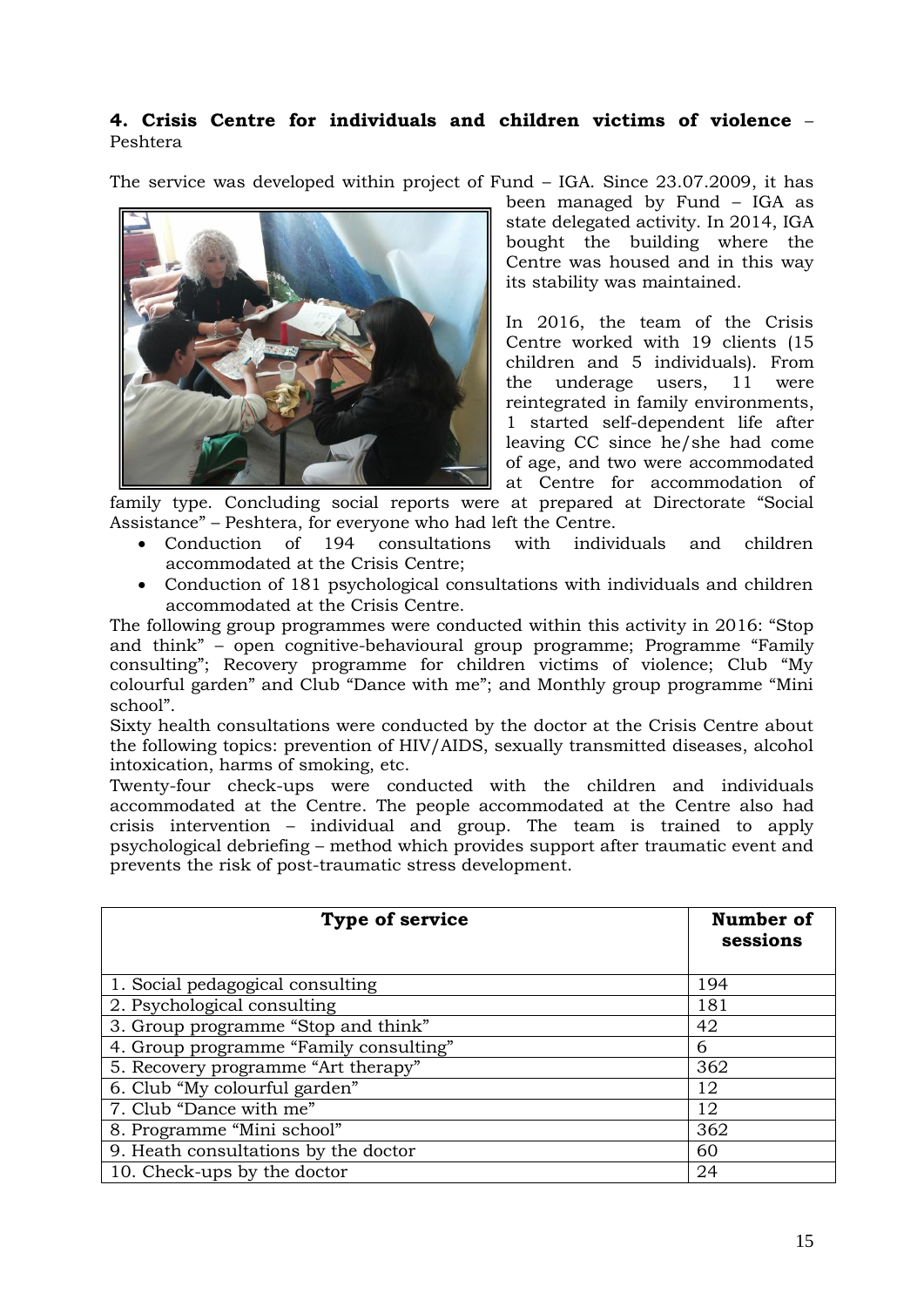Specific programme is applied for children victims of violence which is in the form of art therapy – designing different collages, canvases, cards, models, drawings, souvenirs, etc. The team of the Crisis Centre had several trainings last year. The specialists increased their skills in team working and collaborating with other institutions and organizations. There is monthly supervision of the Centre and the service is promoted. The partnerships which support the Centre have broadened and enhanced.

**5. Centre for social rehabilitation and integration of offenders** is innovative for the country. It was established under project of Fund – IGA in 2011. Since 01.07.2012, the organization has been managing the Centre as state delegated activity at Pazardzhik Municipality. The team consists of manager, two social workers, psychologist, occupational therapist, and accountant/sanitary inspector. CSRI for offenders is with capacity of 20 people.

In 2016, 35 people received services. Four group programmes were conducted:

- "My new skills" – cognitive-behavioural programme: 2 programmes with 12 participants in total; "First aid with overdose: 1 programme with 8 participants; "I am looking for job": 1 programme with 6 participants.



Other results:

-7 individuals found jobs – seasonal or full-time; -8 individuals received social

assistance; -2 individuals received

accommodation assistance;

-7 individuals were included in

treatment programmes;

-5 individuals were assisted in registering home address;

-6 individuals were assisted in

renewing their identity cards;

-10 individuals were assisted in

taking administrative documents from different institutions;

-35 individuals received assistance multiple times – clothes, food;

- -2 individuals received assistance in continuing their education;
- -2 individuals were included in courses for professional qualification;

-18 individuals received assistance with health problem.

IGA is leading organization in the country in terms of rehabilitation and integration of former prisoners and in its policy to develop complete model of work with this group. Programmes, models, and instruments for work with people who have been released from prison have been developed under different projects by IGA. Besides, as a result of the efforts of the organization, two similar services were created in the country – in Plovdiv Municipality and in Burgas Municipality, with which IGA keeps in touch and partners successfully.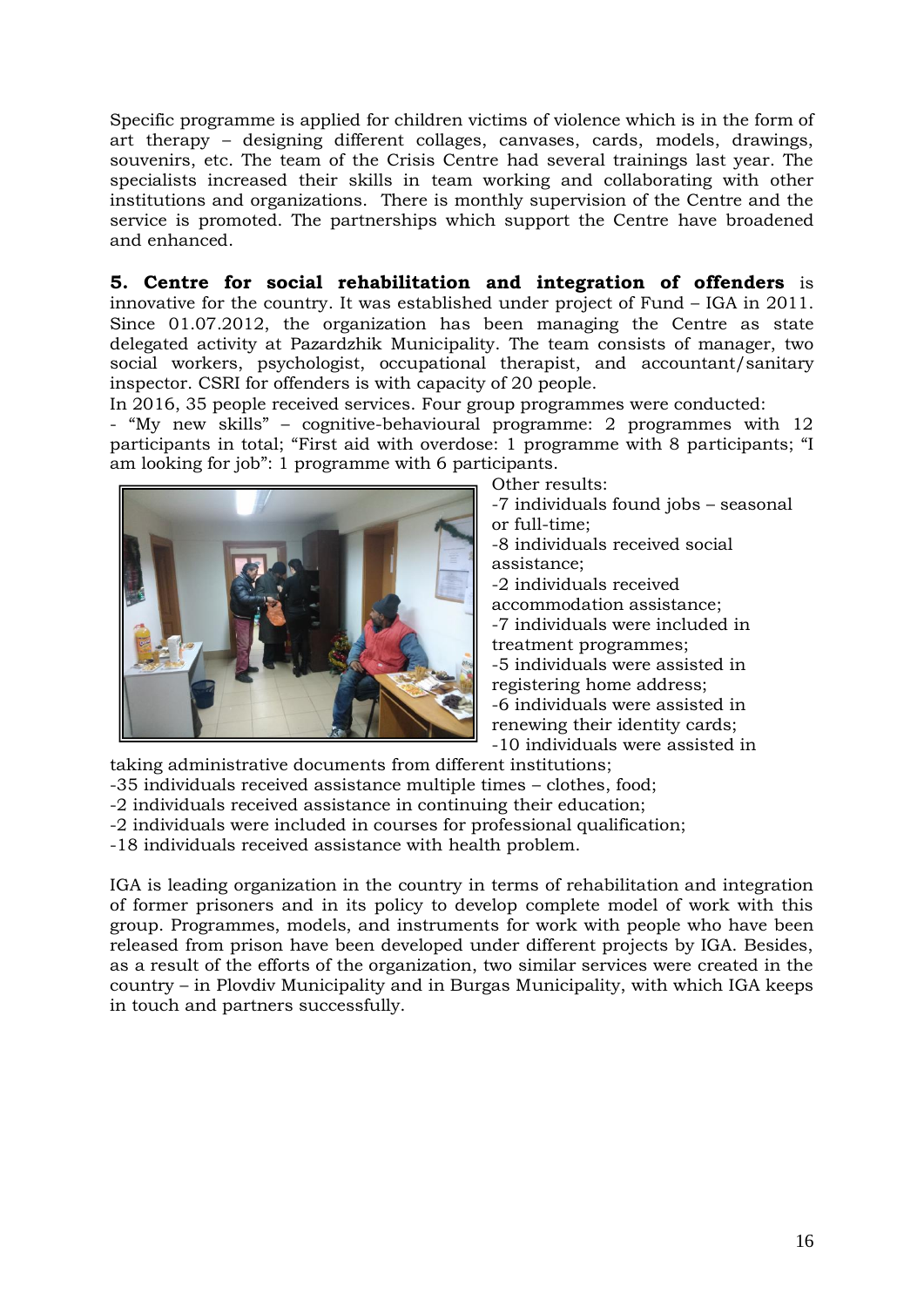# *ІІ. Delivery of healthcare services*

The delivery of healthcare services has been conducted by Fund – IGA in the territory of Pazardzhik Municipality since 2004. Following assessment of its capacity, the organization was selected by the Ministry of Health. The delivery of healthcare services is part of the national programme "Prevention and Control of HIV/AIDS". In 2016, IGA worked on one component of this programme and on one component of the National Tuberculosis Programme in Bulgaria.

- *Programme "Prevention and Control of HIV/AIDS" - Component 4* "Decreasing the vulnerability to HIV of individuals who take drugs intravenously by increasing the scope of the target group with full package of preventive interventions".

Team: 1 coordinator; 5 outreach collaborators; 2 medical laboratory assistants. Results:

-reached - 350 individuals who take drugs intravenously;

-received check-up and HIV consulting -180 individuals;

-received check-up and AIDS consulting – 60 individuals;

-received service "Case management" – 17 individuals from the target group;

-directed for dealing with health issue – 145 individuals;

-directed for drug addiction treatment - 37 individuals.

#### *- National Tuberculosis Programme in Bulgaria - Component 5 – Roma community*

Team: 1 coordinator; 2 outreach collaborators; 3 nurses. Results:

-reached - 263 individuals;

-directed and motivated for tuberculosis check-up – 68 individuals;

-cooperation for continuing the treatment after the hospital - 7 individuals.

-organizing campaign for prevention of tuberculosis - 1.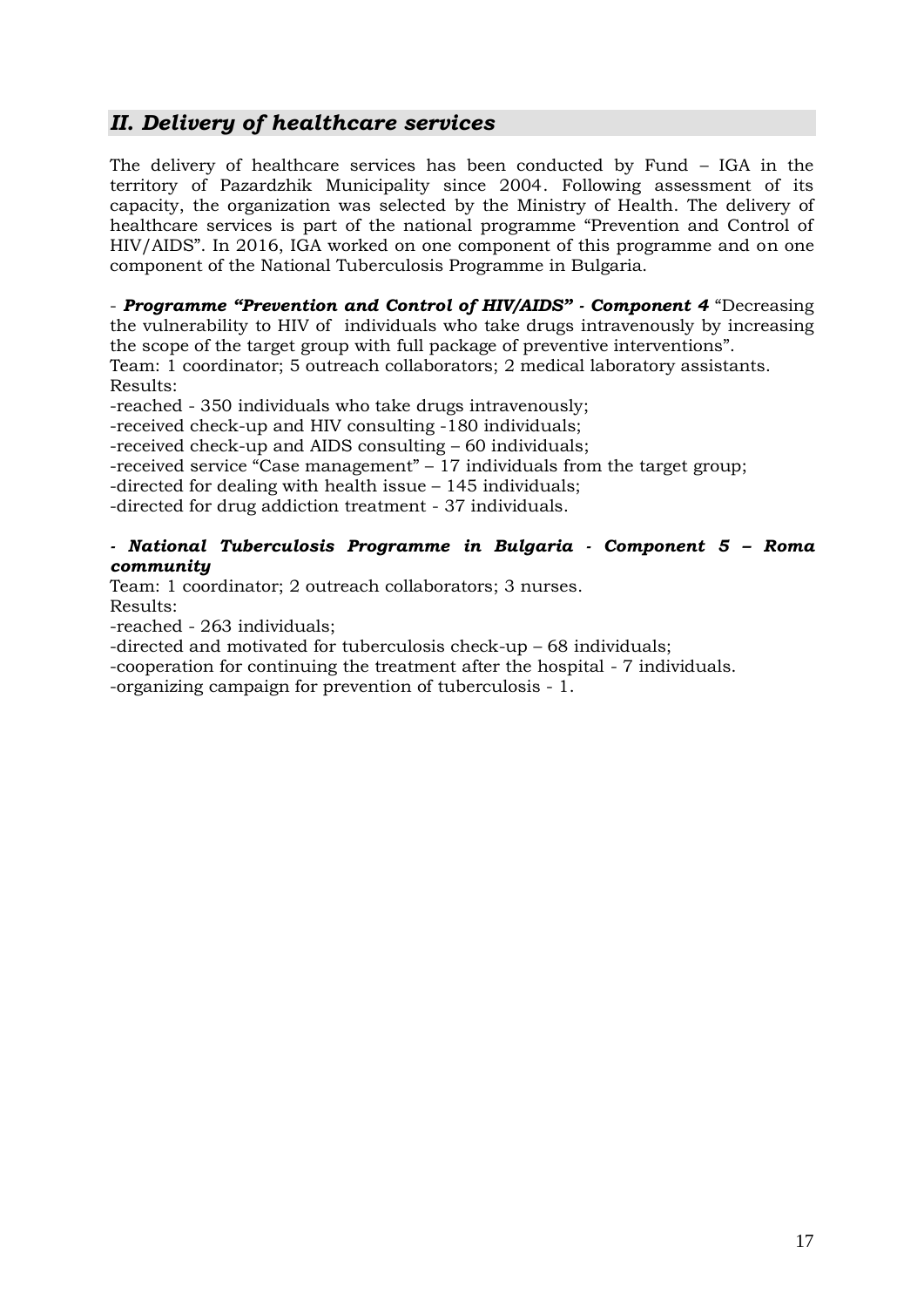# *V. Implemented projects*

In 2016, Fund – IGA continued its activity in developing, managing, and successfully implementing projects which support the mission and goals of the organization.

# **1. PROJECTS WHICH ENDED IN 2016**

# **Project RATES - risk assessment, treatment, and evaluation system (System for risk assessment and treatment of sexual offenders)**

**Leading organization**: Crime Prevention Fund - IGA

**Funding source**: Oak Foundation

**Partner:** Directorate General "Execution of Punishments";

**Period of implementation**: 01.09.2012 – 31.03.2017

**Results:** Developing integrated model for work with sexual offenders; Adopting the most modern instruments for assessment of risk ACUTE, STABLE, and STATIC in Directorate General "Execution of Punishments" as well as the specialized "Programme for corrective work with sexual offenders"; Conducting training for more than 50 workers from prisons and probation services in applying the instruments and the programme; Conducting specialized assessment of all imprisoned children at Reformatory "Boychinovtsi"; Applying the model "Circles" for voluntary work with sexual offenders in society; Presenting the project results on 22 April at conference with international representatives in Sofia. The implementation of the project will continue in 2017.

# **Project "Independent monitoring of the legislative and institutional development of probation in Bulgaria"**

**Leading organization:** Crime Prevention Fund - IGA

**Funding source**: Programme NGOs Support in Bulgaria under the Financial mechanism of the European Economic Area 2009-2014

**Period of implementation**: 01.11.2014 - 30.04.2016

**Results**: Conducting two work group meetings; Holding final conference "Ten years of probation in Bulgaria – development and challenges". Participants: 59 representatives of different institutions from Bulgaria and Europe among which: Steven Peets – former manager of the International Projects Department at the British Ministry of Justice, resident twinning advisor under project "Development of Probation Bureau in Bulgaria" 2005-2007; Randel Barrows – expert at the British Ministry of Justice, resident twinning advisor under project "Probation Service Capacity in Bulgaria" 2007-2009; Leo Tyges – former Secretary General of the Confederation of European Probation; Elizabeth Heys – expert in interventions for sexual offenders at the judicial bureaus in England and Scotland, expert at the Confederation of European Probation; Christopher Willson – expert and trainer under Project "Circles for Support and Responsibility", UK; Anvars Zavatskis – expert and licensed trainer in specialized assessments of sexual offenders, Latvia; Sanita Yakuseva and Ainis Yuks – experts and trainers in work with sexual offenders, Latvia; representatives of Fund – IGA, Ministry of Justice, Ministry of Interior, lecturers at Sofia University "St. Kliment Ohridski", representatives of NGOs, etc.

Final publication under the project was developed. It consists of report from the conducted monitoring, information from the project activities, and the work group's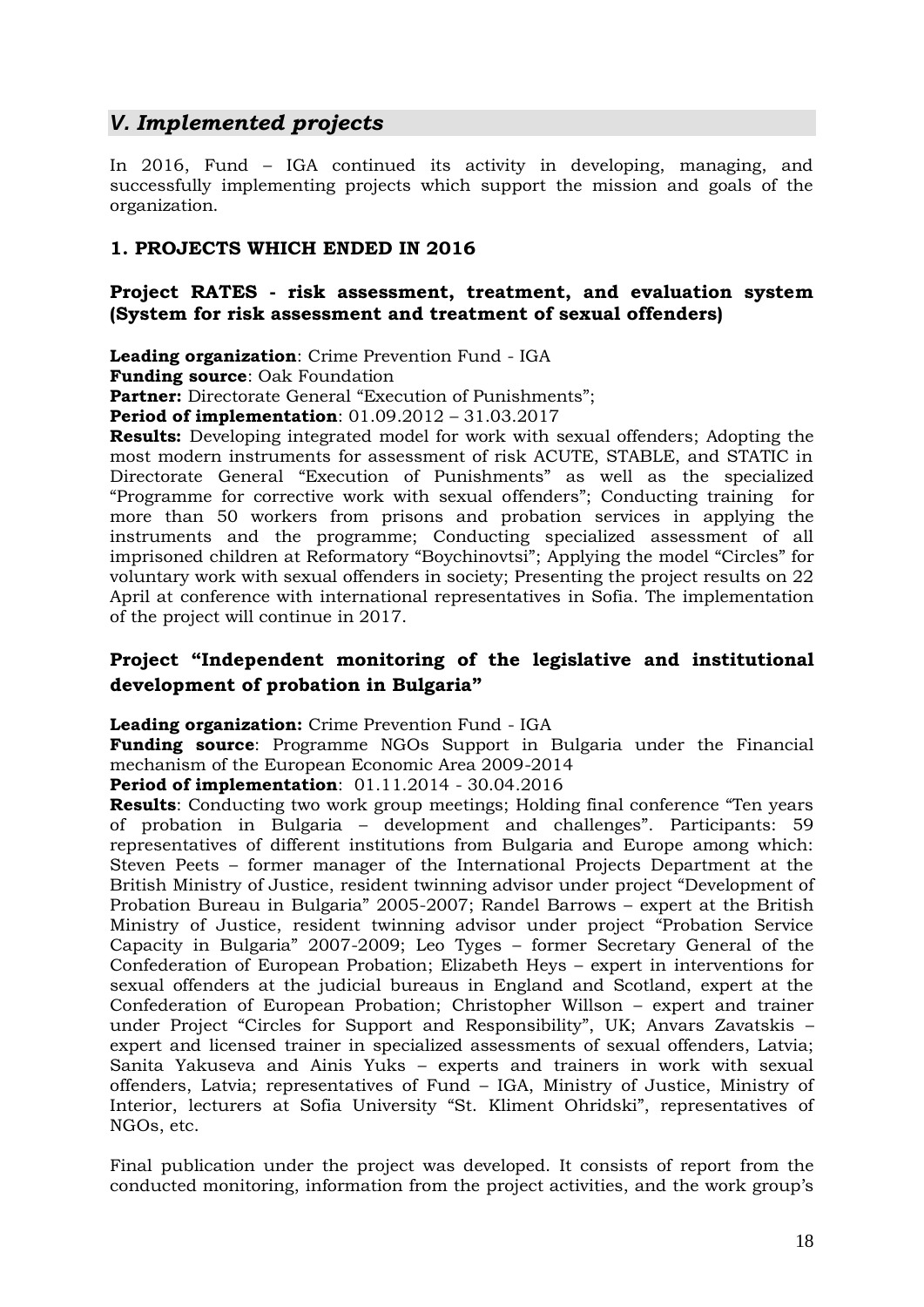recommendations about legislative and institutional changes related to the probation development in Bulgaria. The whole publication is both in Bulgarian and English.

# **Project "European standards in probation training"**

# **Leading organization:** Crime Prevention Fund - IGA

**Funding source**: Norwegian financial mechanism 2009-2014 under Programme BG15 "Corrective services including no enforcement of detention measures" **Period of implementation**: 02.04.2015 - 30.04.2016

**Results:** Conducting seminar with interested parties; Conducting Training of



trainers with 10 workers from probation services; Conducting three trainings: Training for increasing the professional competencies of 20 probation workers; Two continuing trainings with 40 probation workers been trained; Developing assessment Methods and Matrix for the quality of the developed training programmes; Developing final versions of the Guidance for trainers and the Guidance for trainees; Conducting a series of individual

supervisions aimed at assisting the trainers; Publishing Guidance for trainees; Conducting final conference with 50 participants.

# **Project "Specialized programmes for work with imprisoned people with low intellectual capacity and people with mental disorders"**

## **Leading organization**: Crime Prevention Fund - IGA

**Funding source**: Norwegian financial mechanism 2009-2014 under Programme BG15 "Corrective services including no enforcement of detention measures" **Period of implementation**: 02.04.2015 - 30.04.2016 **Partner**: Sofia University "St. Kliment Ohridski"

**Results:** Developing Criteria for the selection of project trainers; Conducting



selection procedure for 10 trainers – prison workers; Conducting training for trainers; Conducting two trainings: training for workers at places of imprisonment under the specialized programme for resocialization of imprisoned people with low intellectual capacity (20 workers from all prisons in the country); training for workers at places of imprisonment under the specialized programme for resocialization of imprisoned people with mental disorders (20 workers from all prisons in the country);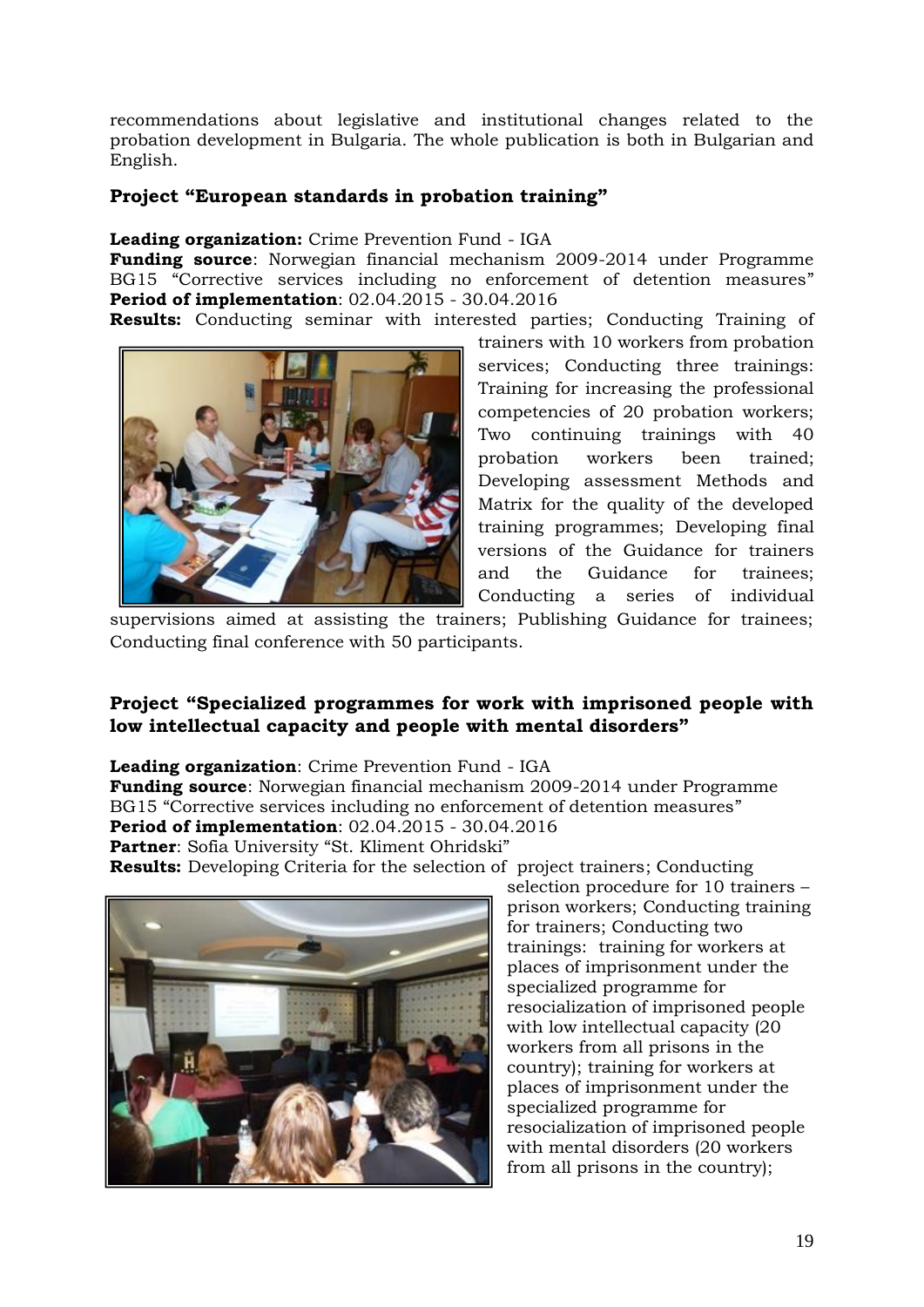Developing assessment for the efficiency of the developed training programmes; Developing Matrix for assessment of the quality of the developed training programmes; Developing the final version of the training programmes as well as Guidance for the application of the specialized programmes and the activity report; Conducting two types of supervisions – supervision of the trained trainers – 53 in total, and supervision of the trained workers who will apply the specialized programmes – 57 in total; Developing Methods for the conduction of individual supervision and schedule for the appointments; Conducting seminar with the interested parties; Holding final conference under the project; Designing, printing, and circulating Guidance for the application of the specialized programmes.

# **Project "Reducing prison population: advanced instruments of justice in Europe"**

**Leading organization**: Associazione Comunità Papa Giovanni XXIII

**Funding source**: European Commission/Directorate "Justice", Contract JUST/2013/JPEN/AG/4489/

**Partners:** Crime Prevention Fund – IGA; Sabiedriskas politikas centrs PROVIDUS - Latvia; University of Dundee – England; Dipartimento di Sociologia e Diritto dell'Economia-Centro Interdisciplinare di Recerca sulla Vittimologia e sulla Sicurezza (SDE-C.I.R.Vi.S) (Universita di Bologna) – Italy; Synergia S.r.l. – Italy; Asociata "Generatie Tanara" (Unga\_Liv) - Romania; Societe internacionale de criminologie (SIC) – France; Hochschule fur offentiche Verwaltung Bremen - Germany

**Period of implementation**: 01.05.2014 – 30.04.2016

**Results:** The goal of the project is to examine and identify good practices in the alternatives to imprisonment in eight European countries. The project consists of: Examining the eight countries participating in the project and developing national reports about the major legislative frameworks in the alternatives to imprisonment; Conducting in-depth interviews with officials at institutions, legislators, and others related to the subject with the aim of identifying good practices in the alternatives to imprisonment; Developing final product by entering all information in guidance for good practices on the topic and publishing it online in the respective languages; Presenting the guidance at national seminars in every country participating in the project. In 2016, "Guidance for alternatives to imprisonment in Europe: good practices and instruments" was developed and translated in the national languages of the partners which makes it publicly accessible.

# **2. PROJECTS IN PROGRESS 2016**

## **Project "Ready for school - 2016-2017"**



**Leading organization**: Trust for Social Alternative Foundation (TSA) **Funding source**: Trust for Social Alternative Foundation (TSA) with the support of America for Bulgaria Foundation in cooperation with the World Bank.

**Partners:** Crime Prevention Fund – IGA together with other 22 NGOs are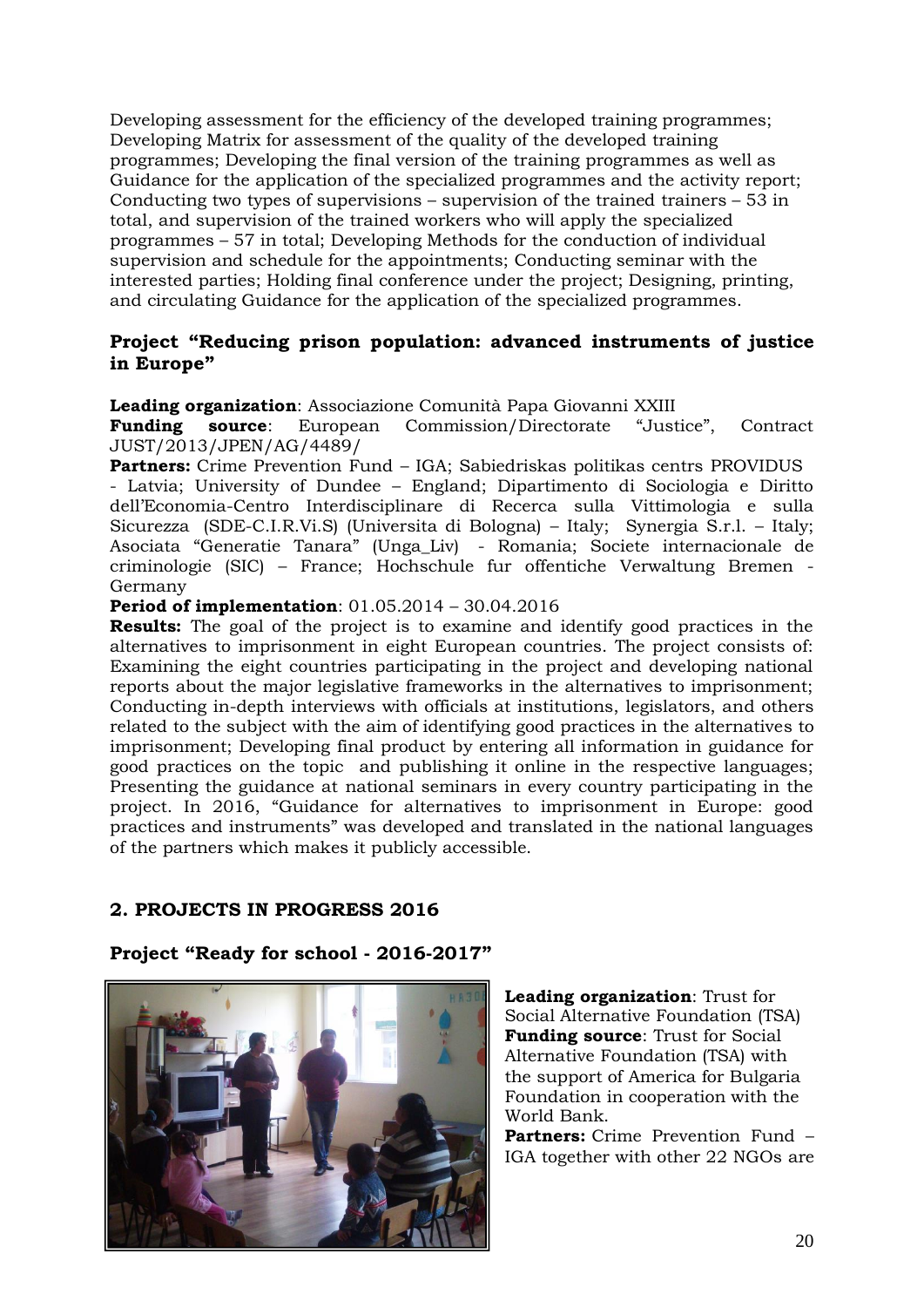partners in the implementation of the activities at local level. **Period of implementation**: 01.09. 2016 – 30.05.2017

**Results:** Trust for Social Alternative Foundation (TSA) with the support of America for Bulgaria Foundation and in partnership with 16 non-governmental organizations (NGOs) have been implementing project "Ready for school" for a third consecutive year. Fund IGA is report organization for 31 kindergartens in the territory of the whole country, with scope of 230 children, and monitoring organization for 5 kindergartens in Pazardzhik Municipality for the school year 2016-2017. The project covers kindergarten fees for children from vulnerable communities at the age 4-6. The project was presented to mayors, kindergarten principals, and teachers from the districts with which IGA works. Training was conducting with the principals. Positive results have been reported. The attendance of the children whose fees were covered, has increased significantly.

# **Project "Against the invisible violence"**



**Leading organization:** Crime Prevention Fund - IGA **Funding source**: Ministry of Justice **Period of implementation**: 13.02.2015 – 13.02.2017 **Goals of the project:** Providing timely and adequate support to victims of home abuse; Providing security, recovery, and reintegration to victims of home abuse and providing services for work with perpetrators of home abuse; Decreasing acts of home abuse and the negative consequences on the

victims and the society.

## **Results:**

- Establishing Bureau for consulting, directing, and support of victims of home abuse which provides security, recovery, and reintegration to the victims of home abuse. Eighteen psychological consultations, twenty-two legal consultations, and mediation with eight family couples have been conducted. For 2016, 41 individuals victims of abuse have visited the Bureau and 8 perpetrators have had risk assessment.

- Applying specialized Psycho-social programme for perpetrators of home abuse. Eight perpetrators of home abuse have gone through the programme. The manager of the programme is applied specialist – expert at IGA, who participated in the development of the programme and has the necessary experience in applying it.

- Holding Round table for finalizing the project with the participation of 28 representatives of the relevant institutions and organizations.





**Funding source:** Operative Programme "Science and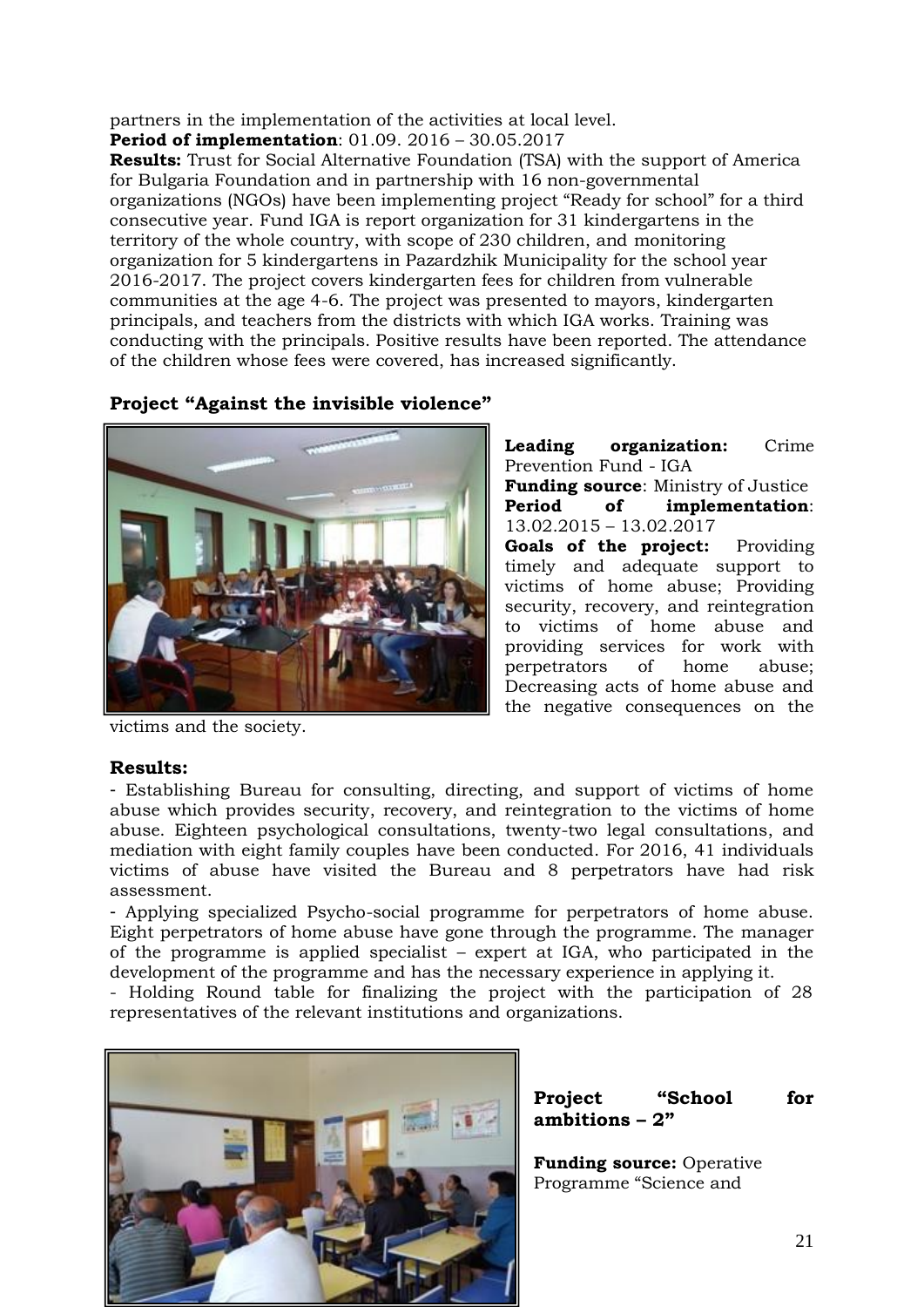education for intelligent growth", co-funded by the European Union through the European Structural and Investment Funds.

**Period of implementation**: 24.08.2016 - 24.12.2018

**Leading organization**: Crime Prevention Fund - IGA

## **Partners: 67th primary school "Vasil Drumev"; Vazrazhdane – Sofia district; Sofia Municipality**

**Results:** Establishing project council with all partners; Conducting examination of the project needs; Conducting selection procedure for mediators; Employing 12 mediators – 8 are students at risk of dropping out from school, and 4 are dropouts; Developing model for the process of identifying dropouts; Conducting training for 4 mediators who will work with dropouts; Holding press conference for the start of the project with 30 participants; Printing posters and flyers.

# **Project "Assessment of the anti-corruption environment at local level"**

**Leading organization:** "Transparency International"

**Partner:** Crime Prevention Fund - IGA

**Funding source**: Funded within the Programme NGOs Support in Bulgaria under the Financial mechanism of the European Economic Area 2009-2014

**Results:** The project is (three-year) monitoring of the activities of the institutions and sectors at local level in line with the monitoring and assessment methodology of the Local Integrity System developed by "Transparency International". In 2016, information about the following institutions and sectors, which are part of the Local Integrity System, was gathered: City council; Mayor; City administration; Media; Political parties; Business. The following things were done:

- Examining publicly accessible documents and information materials;

**-** Monitoring local and regional media;

-Conducting surveys and interviews with representatives of the examined institutions;

- Direct monitoring of the activities of the institutions;

- Developing initial commentary-analysis and recommendations for assessment;

- Filling in seven control cards with indicators for assessment of the local integrity system.

# **Project "Centre for by-the-hour provision of services for social inclusion in community or home environment" at the home environment services unit at the Home social patronage in Pazardzhik Municipality.**



**Beneficiary:** Pazardzhik Municipality **Partner:** Crime Prevention Fund – IGA **Period of implementation**:

01.02.2016 - 01.11.2017

**Results:** Developing and accepting "Rules of the Centre for by-the-hour provision of services for social inclusion in community or home environment"; Conducting continuing training for all 63 employed personal assistants; 26 individual appointments for the personnel psychological support; 8 group

consultations with the personnel; 18 individual consultations with the personnel; 7 supervisions; motivational support for 25 representatives of the target group and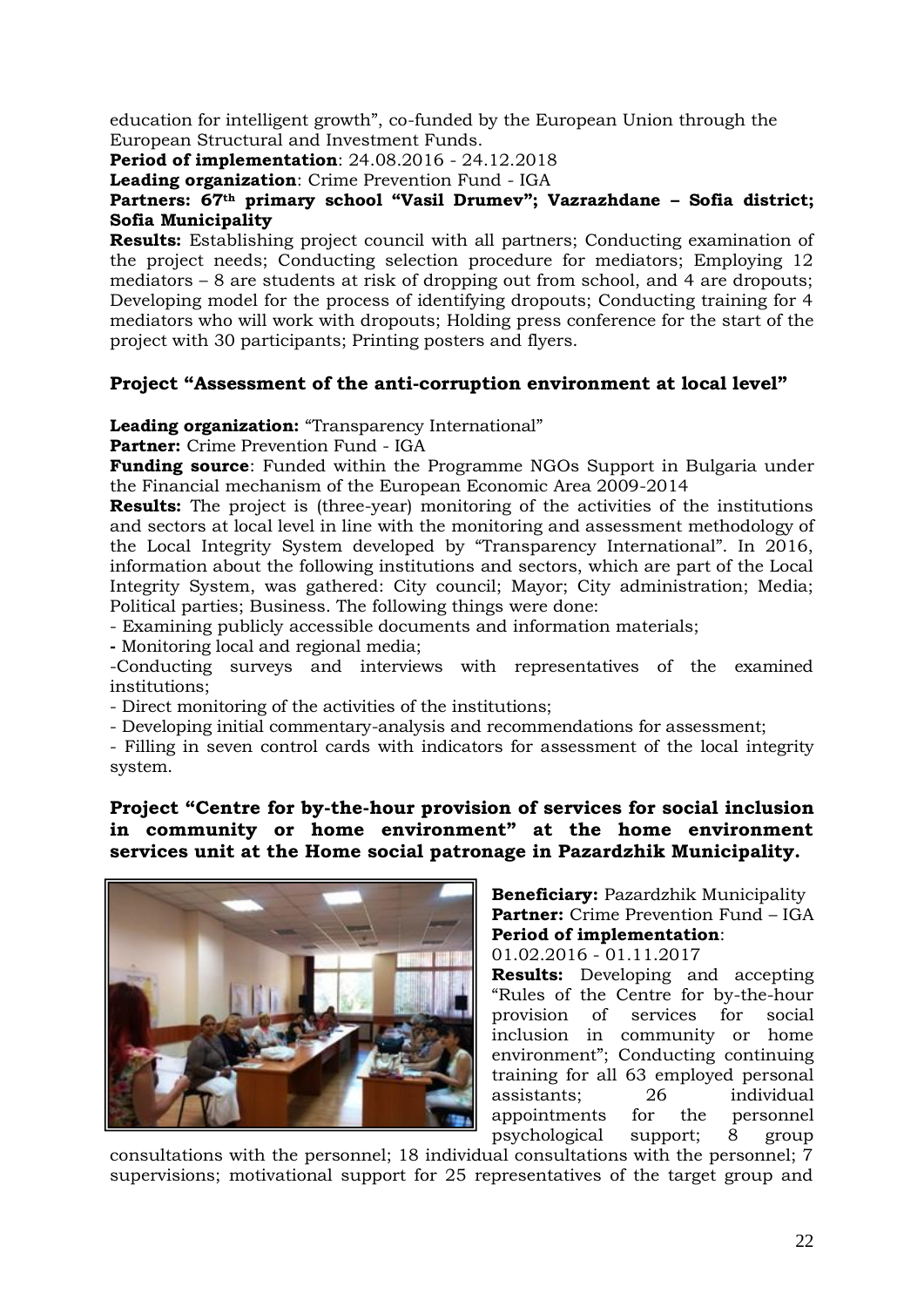their families; psychological support for 26 representatives of the target group and their families.

**Project "Centre for by-the-hour provision of services for social inclusion in community or home environment" in Rodopi Municipality, village Yagodovo.**



**Beneficiary:** Rodopi Municipality **Partner:** Crime Prevention Fund - IGA **Period of implementation**: 01.02.2016 - 01.12.2017 **Results:** Developing and accepting "Rules of the Centre for by-the-hour provision of services for social inclusion in community or home environment"; Training of 56 personal assistants and 2 representatives of the Centre team; Conducting 26 individual appointments for the personnel psychological support; 12 group consultations with the

personnel; 9 supervisions.

**Project "Support and expansion of by-the-hour provision of services for social inclusion in community or home environment of the Social Services Unit "Home assistant" at Home social patronage, Sliven"**



**Beneficiary**: Sliven Municipality **Patner:** Crime Prevention Fund - IGA **Period of implementation**: 01.02.2016 - 01.12.2017

**Results:** Developing and accepting "Rules for the activity of the Unit for by-the-hour provision of services for social inclusion in community or home environment"; Training of 112 personal assistants and 3 representatives of the Unit's team; Conducting 20 individual

appointments for the personnel psychological support; 7 group consultations with the personnel; 16 individual consultations with the personnel; 9 supervisions.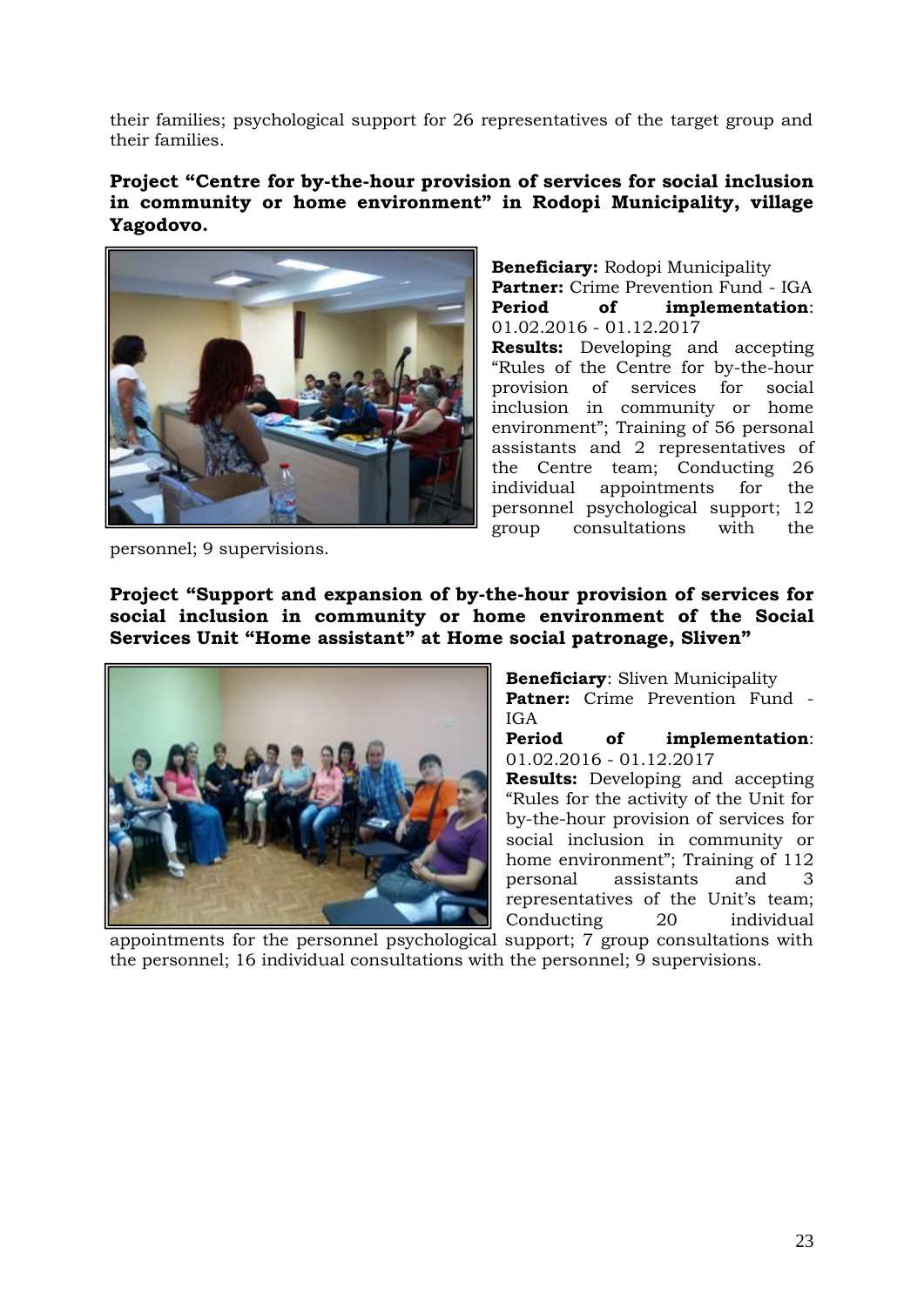# *VI. Publications and information materials*

# **Independent monitoring on the legislative and institutional development of probation in Bulgaria – Report**

|                                                                                                                                                                     | <b>ECELAND</b><br>LIECHTENSTEIN<br>eea<br>grants |
|---------------------------------------------------------------------------------------------------------------------------------------------------------------------|--------------------------------------------------|
| Независим мониторинг върху<br>законодателството и институционално<br>развитие на пробацията в България                                                              |                                                  |
| Договор № 197/31.10.2014<br>www.ngogrants.bg                                                                                                                        |                                                  |
|                                                                                                                                                                     |                                                  |
| Проектът се финансира в рамките на<br>Програмата за подкрепа на НПО в България<br>по Финансовия механизъм на Европейскити Икономическо пространство<br>2009-2014 г. |                                                  |

*Contents:* Introduction; Cabinet survey; Survey among the institutions; Survey among individuals sentenced to probation. Analysis, problems, and recommendations; Appendices.

# **Trainings for increasing the probation workers' professional competencies and continuing qualification. Guidance for participants in the trainings**



Two programmes for probation workers' training were developed within project "European standards in probation training": Programme for increasing the probation workers' professional competencies and Programme for probation workers' continuing training. Programme for training of trainers-workers with experience in probation units was also developed with a view to the efficiency of the trainings.

The Guidance is addressed to probation workers who will go through the training for increasing the professional competencies or the continuing training. It consists of information and training materials which are necessary for the conduction of the trainings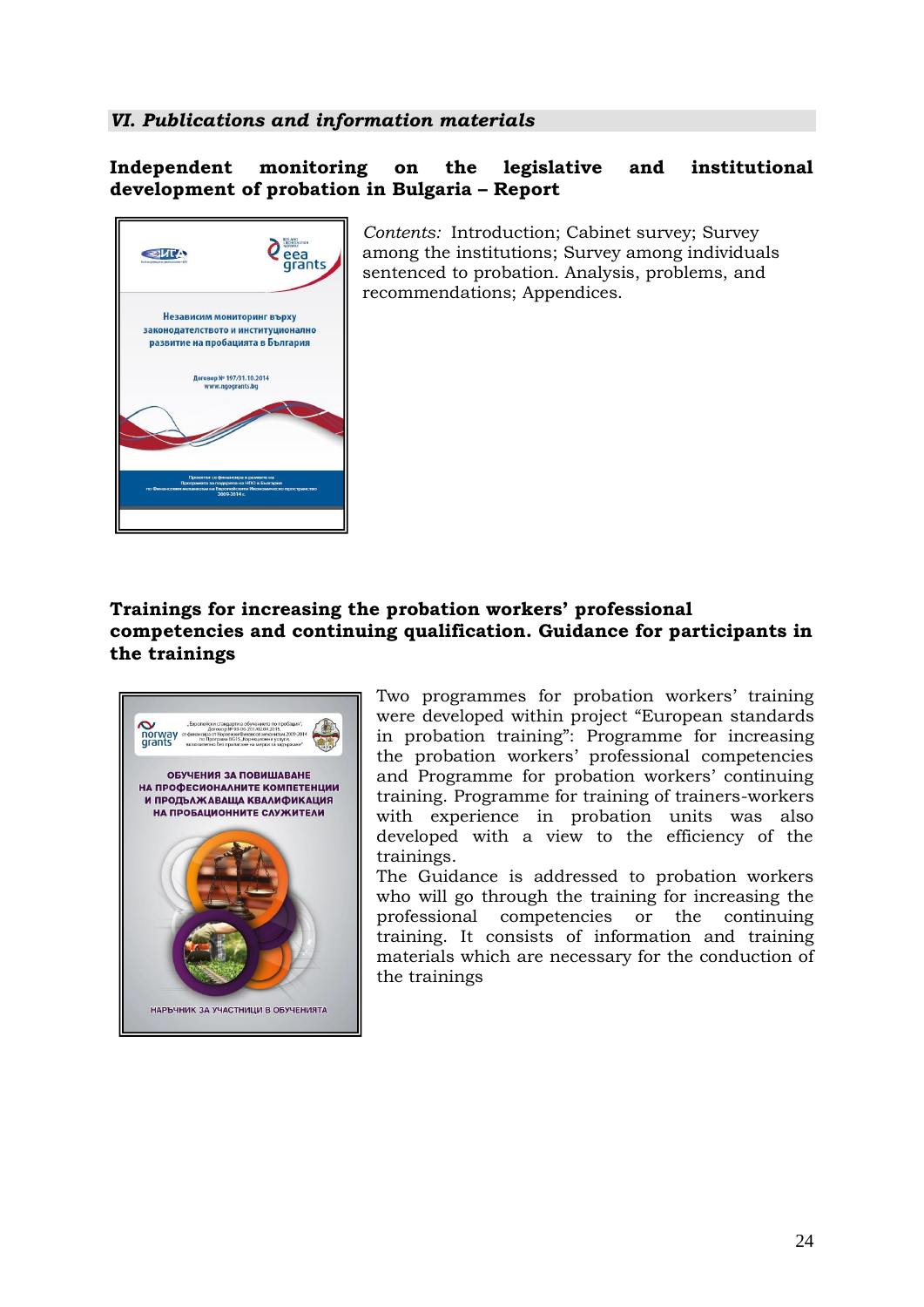# **Independent monitoring on the legislative and institutional development of probation in Bulgaria. Guidance for training of workers at places of imprisonment**



The Guidance was developed under project "Specialized programmes for work with individuals with low intellectual capacity and individuals with mental disorders". It is the result of examination of the needs of workers at prisons in the country. The main goal of the proposed education programme is to provide systematic, complex, and efficient approach in the training of workers. The Guidance presents the programme in three parts: Part one: Training of workers at places of imprisonment for future trainers; Part two: Training of workers at places of imprisonment for work under the specialized programme for resocialization of imprisoned individuals with low intellectual capacity; Part three: Training of workers at places of imprisonment for work under the specialized programme for resocialization of imprisoned individuals with mental disorders.

# **Publications at the website of the organization: news and resumes**

30 in Bulgarian; 30 in English

# *VІI. Civic engagement and partnerships*

## **Crime Prevention Fund – IGA is member of:**

- Confederation of European Probation (CEP);
- National Network for Children;
- Directorate General "Execution of Punishments" at the Ministry of Justice;
- Social Enterprise Association, Bulgaria;
- National Alliance for Social Responsibility.

## **Strategic international partnerships**

- o British Ministry of Justice;
- o Confederation of European Probation СЕР;
- o Hungarian Ministry of Justice;
- o Ministry of Justice in Catalonia;
- o Latvian Probation Bureau;
- o Хit, Germany;
- o The universities: Cambridge, Oxford, London, UK, Avans, Netherlands;
- o WORK WISE, Netherlands;
- o Кoeur, Il Pioppo, and Giancarlo Siani, Italy.

## **National partners – state and municipal institutions**

- Ministry of Justice and Directorate General "Execution of Punishments", Ministry of Labour and Social Policy;
- National Centre for Addictions:
- The Municipalities: Plovdiv, Pazardzhik, Peshtera, Belovo, Septemvri, Velingrad, Batak, Panagyurishte, Sliven;
- National Institute of Justice: